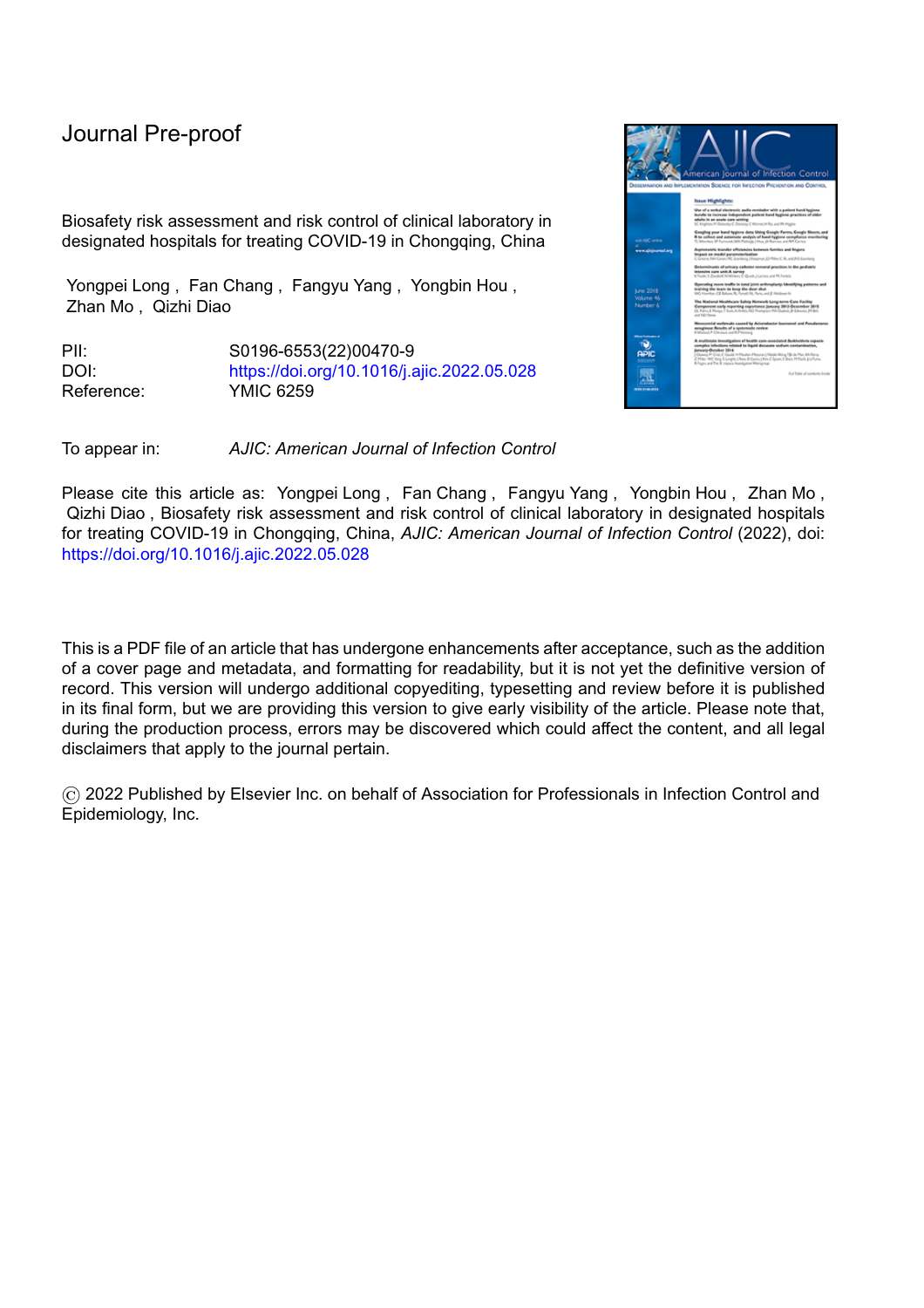# **Biosafety risk assessment and risk control of clinical laboratory in designated hospitals for treating COVID-19 in Chongqing, China**

Yongpei Long<sup>a</sup>, Fan Chang<sup>c</sup>, Fangyu Yang<sup>d</sup>, Yongbin Hou<sup>a</sup>, Zhan Mo<sup>a</sup>, Qizhi Diao<sup>a,b\*</sup>

a. Department of Clinical Laboratory Medicine, Yongchuan Hospital of Chongqing Medical University, Chongqing 402160, China.

b. Department of Clinical Laboratory Medicine, Sanya Women and Children's Hospital Managed by Shanghai Children's Medical Center, Hainan 572022, China.

c. Department of Clinical Laboratory Medicine, Sichuan Academy of Medical Sciences · Sichuan Province People's Hospital, Sichuan Province, Chengdu 610072, China.

d. Department of Clinical Laboratory Medicine, University-Town Hospital of Chongqing Medical University, Chongqing 401331, China.

\*Corresponding: Department of Clinical Laboratory Medicine, Yongchuan Hospital of Chongqing Medical University, Chongqing 402160, China; No. 439, Xuanhua Road, Yongchuan District, Chongqing, China; +86 18723242677;diaoqizhi@163.com

The authors declare no competing interests.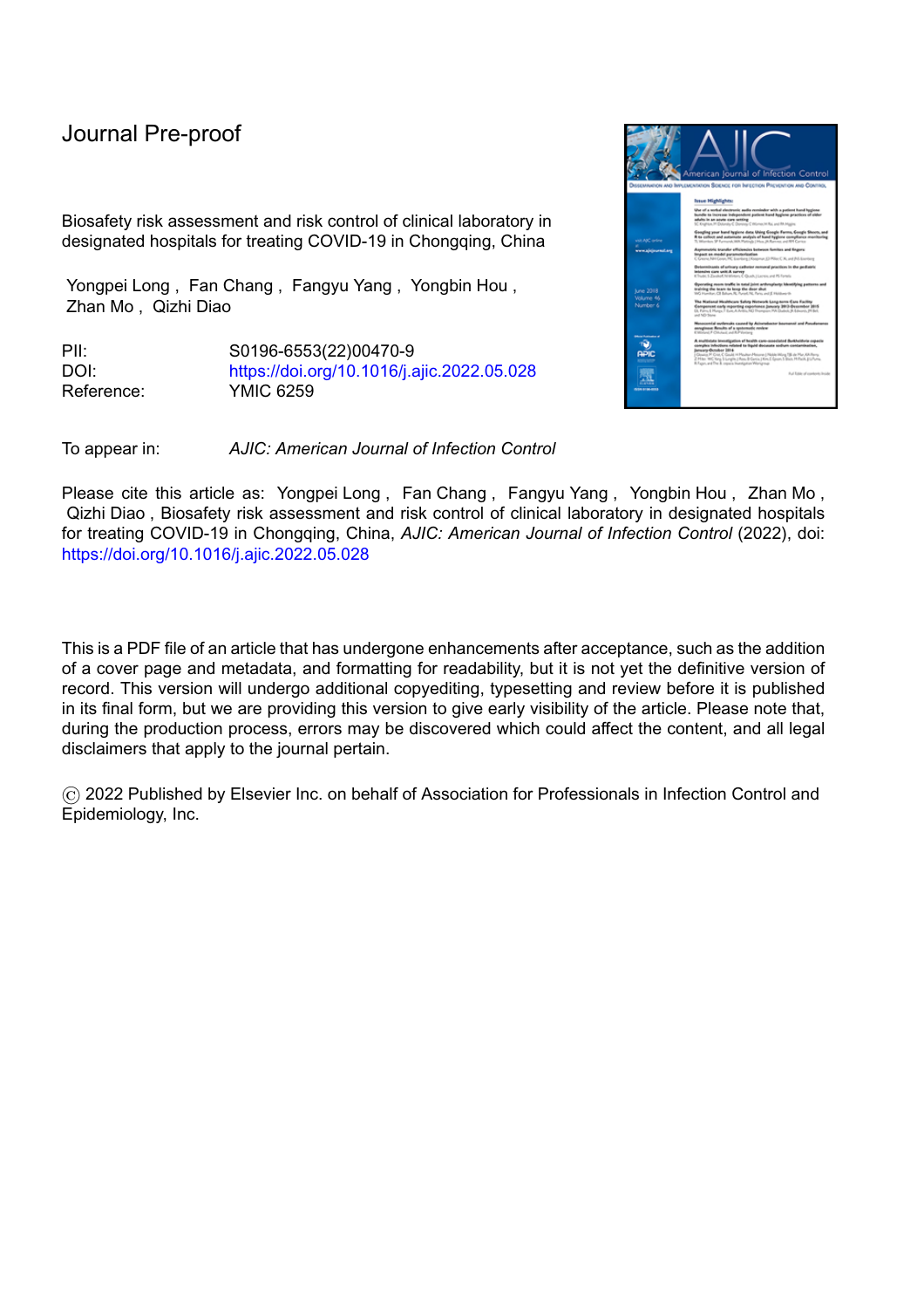### **Highlights**

- There are few reports on the biosafety risk assessment and biosafety risk control of other laboratory tests except for nucleic acid testing during the treatment of COVID-19 patients.
- In our manuscript, we emphasized the importance of risk monitoring for continuous improvement of risk management following biosafety risk assessment and biosafety risk control.
- We proposed that laboratory management should formulate appropriate but not excessive control measures when conducting biosafety risk control, and should consider whether

the control measures will bring about cross-contamination of the test.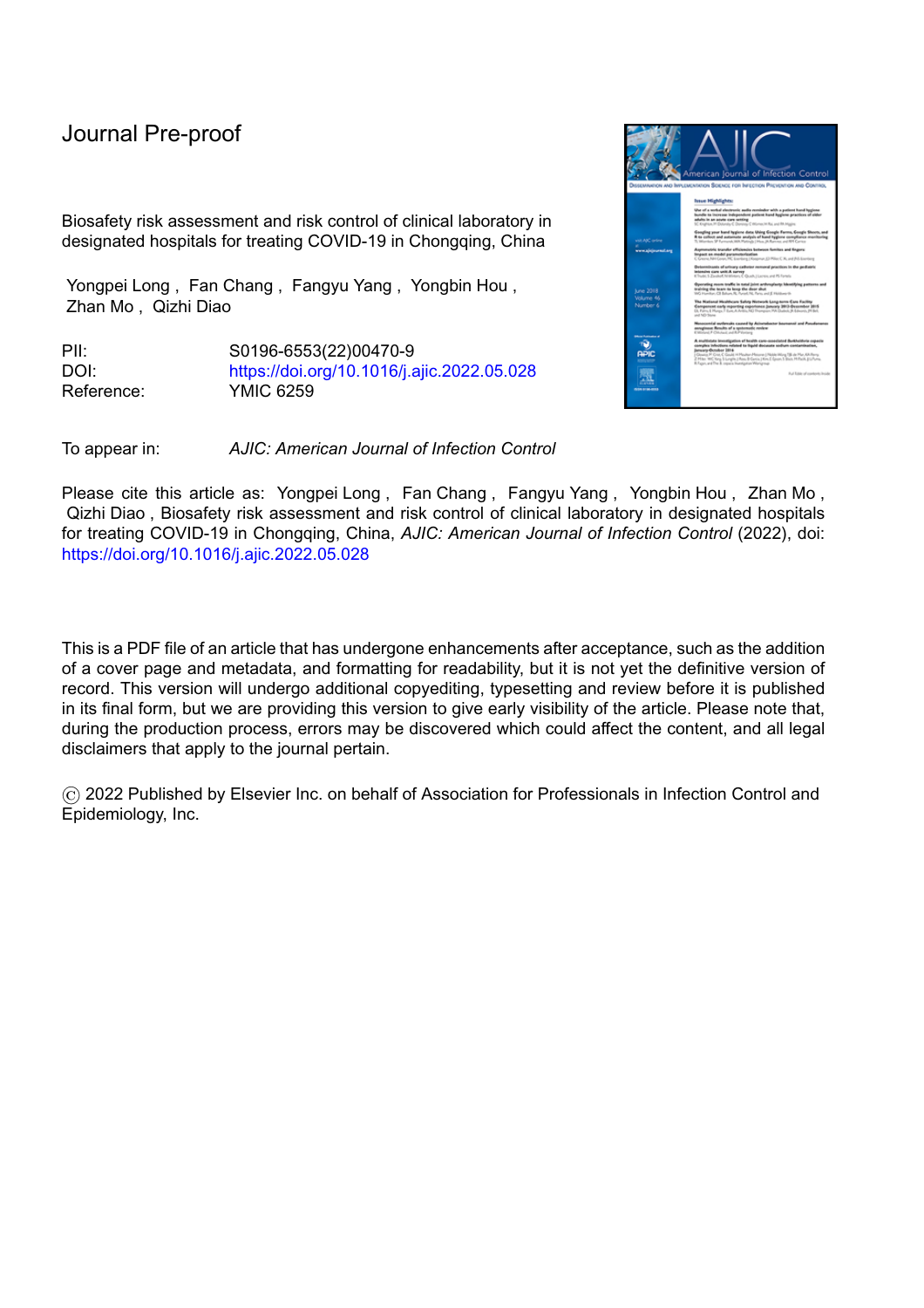### **Abstract**

### **Background**

If a nucleic acid preservation solution containing viral inactivators is used, the biosafety risk in the process of detecting the nucleic acid of severe acute respiratory syndrome coronavirus 2 (SARS-CoV-2) will be low. Patients infected with SARS-CoV-2 are sent to designated hospitals for treatment in China, except for detecting nucleic acid of SARS-CoV-2, other laboratory tests such as bacterial culture may also be carried out while the patients are being treated. However, in addition to nucleic acid testing, biosafety risks in the testing of these items for patients with coronavirus disease 2019 (COVID-19) might be ignored. Therefore, we identified and evaluated risks in these detection processes and formulated appropriate, but not excessive control measures for biosafety risk, to improve the work efficiency and prevent biosafety accidents.

### **Methods**

Biosafety risks in all laboratory tests for COVID-19 patients were identified and evaluated according to the risk severity and occurrence probability. Subsequently, the corresponding control measures for biosafety risk were formulated according to the identified risk. Hereafter, risk monitoring was carried out.

### **Results**

More than 32 risks in the entire laboratory testing process were identified and evaluated, and the residual risk after the implementation of the control measures was acceptable.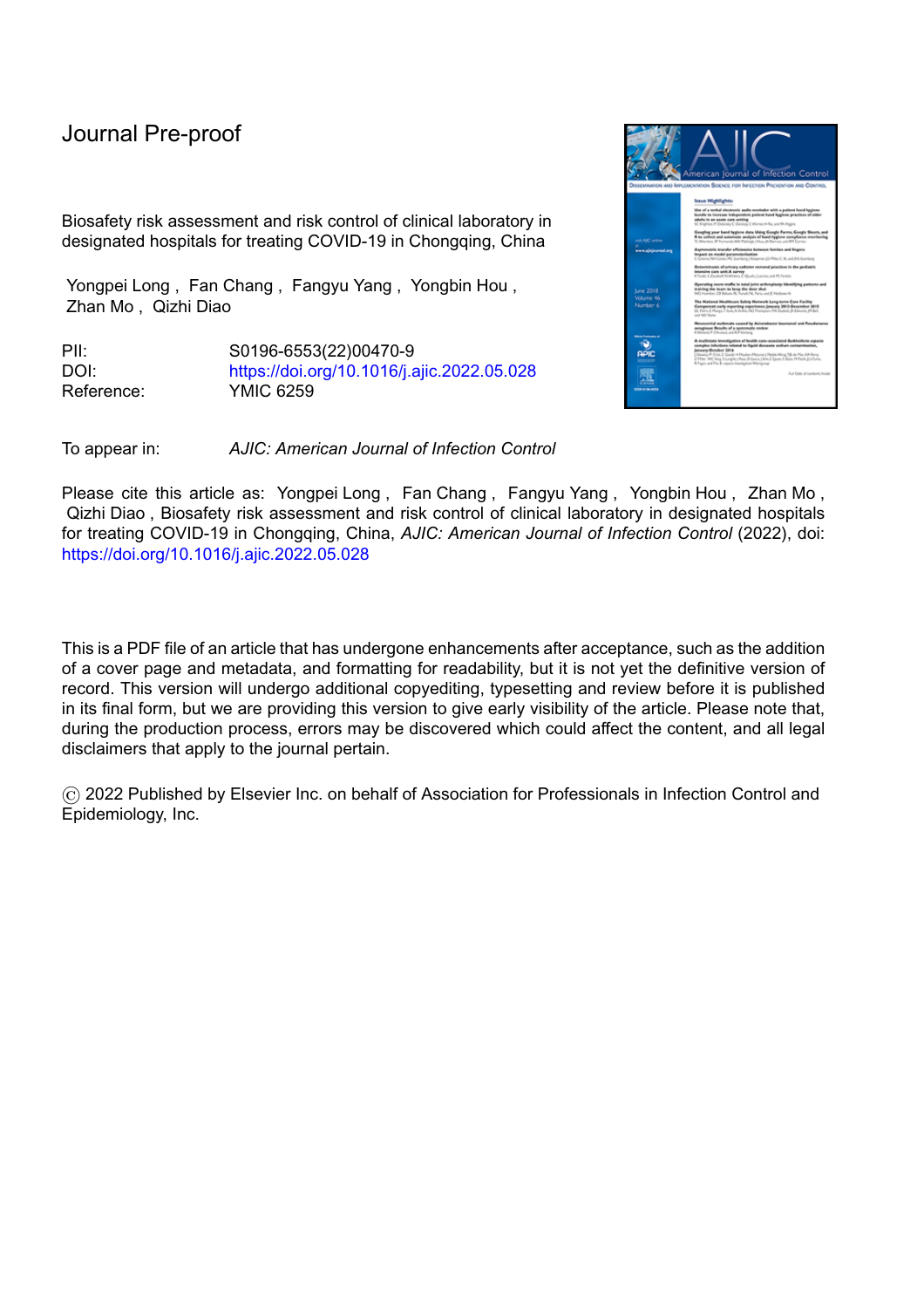### **Conclusion**

The biosafety risk assessment of laboratories in designated hospitals for treating COVID-19 should be re-implemented before testing specimens for COVID-19 patients. Risk management by risk monitoring is even more important, as it can prevent the occurrence of biosafety incidents and can continuously improve risk management.

### **Keywords**

COVID-19; designated hospital; laboratory biosafety; risk assessment; risk control

### Introduction

The outbreak of coronavirus disease 2019 (COVID-19) caused by severe acute respiratory syndrome coronavirus 2 (SARS-CoV-2) at the end of 2019 has become a global pandemic.<sup>1</sup> Chinese health authorities have adopted a series of effective measures, including nucleic acid testing of SARS-CoV-2 among large-scale populations and the timely and effective diagnosis and treatment of COVID-19, which has played a key role in the control of the epidemic in China.<sup>2,3</sup> Nevertheless, in the early stages of the epidemic, multiple occupational exposure incidents involving laboratory personnel occurred in medical laboratories in China. The main reason was that the laboratory management was not aware of the changes in the pathogenic microorganisms exposed during the test activities at the beginning of the epidemic, 4 laboratory personnel might be exposed to a novel then-unknown virus, which was subsequently named SARS-CoV-2. However, they still used the original control measures for biosafety risk, which could not control the biosafety risk posed by SARS-CoV-2. A few months after the outbreak, viral inactivators such as guanidine salts and nucleic acid lysates were contained in nucleic acid preservation solutions in China, therefore,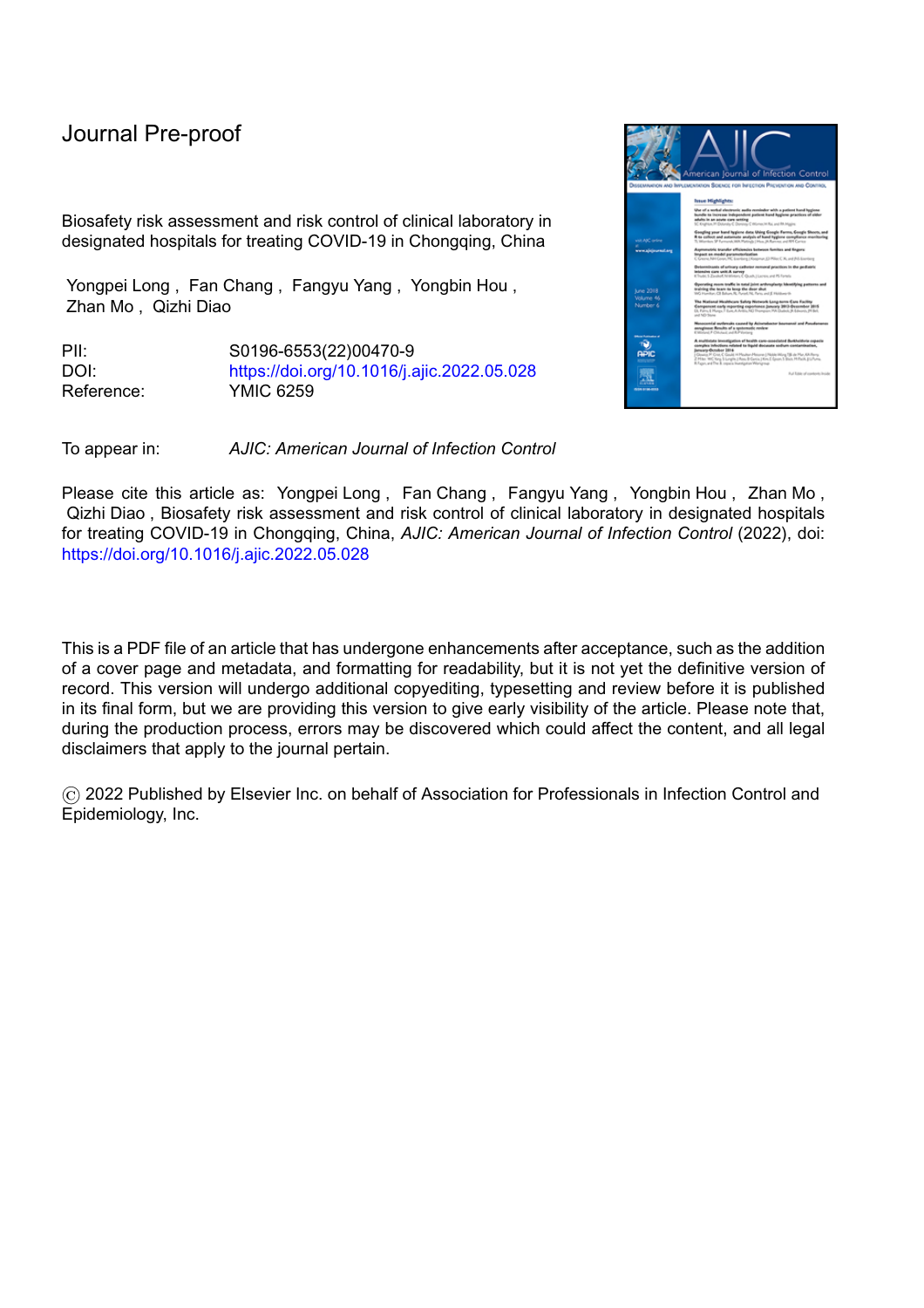l

the risk of nucleic acid testing of SARS-CoV-2 was significantly reduced. In contrast, because the sputum, fecal, and blood samples of COVID-19 patients are not virus-inactivated before testing, there is a high biosafety risk in the process of testing these samples. It is worth noting that these risks can be easily ignored by laboratory personnel and management, resulting in infection among the laboratory personnel.<sup>5</sup> In contrast, some laboratories have taken inappropriate and excessive control measures for biosafety risk against the risk of nucleic acid testing for SARS-CoV-2. For example, in the area of specimen preparation and amplification, specimens and test waste must be autoclaved according to experts in China, which not only wastes limited medical resources and reduces the work efficiency, but also leads to cross-contamination of nucleic acid testing.

Therefore, it is necessary to conduct an objective and scientific biosafety risk assessment for test activities in the clinical laboratories of hospitals designated to treat COVID-19, and further, to formulate appropriate but not excessive control measures.

Chongqing is adjacent to Hubei Province, where the epidemic originated. Since the beginning of the epidemic, our hospital (Yongchuan Hospital of Chongqing Medical University) had been one of the designated hospitals for treating COVID-19 in Chongqing. In addition to nucleic acid testing for SARS-CoV-2, the department of medical laboratory medicine was also required to undertake other laboratory tests of patients with COVID-19. Notably, during the treatment of patients with COVID-19, there was no occupational exposure incident in our clinical laboratory, and there was no incidence of crosscontamination in nucleic acid testing. Therefore, we shared our lessons learned with professionals on biosafety risk assessment and risk management in the clinical laboratories of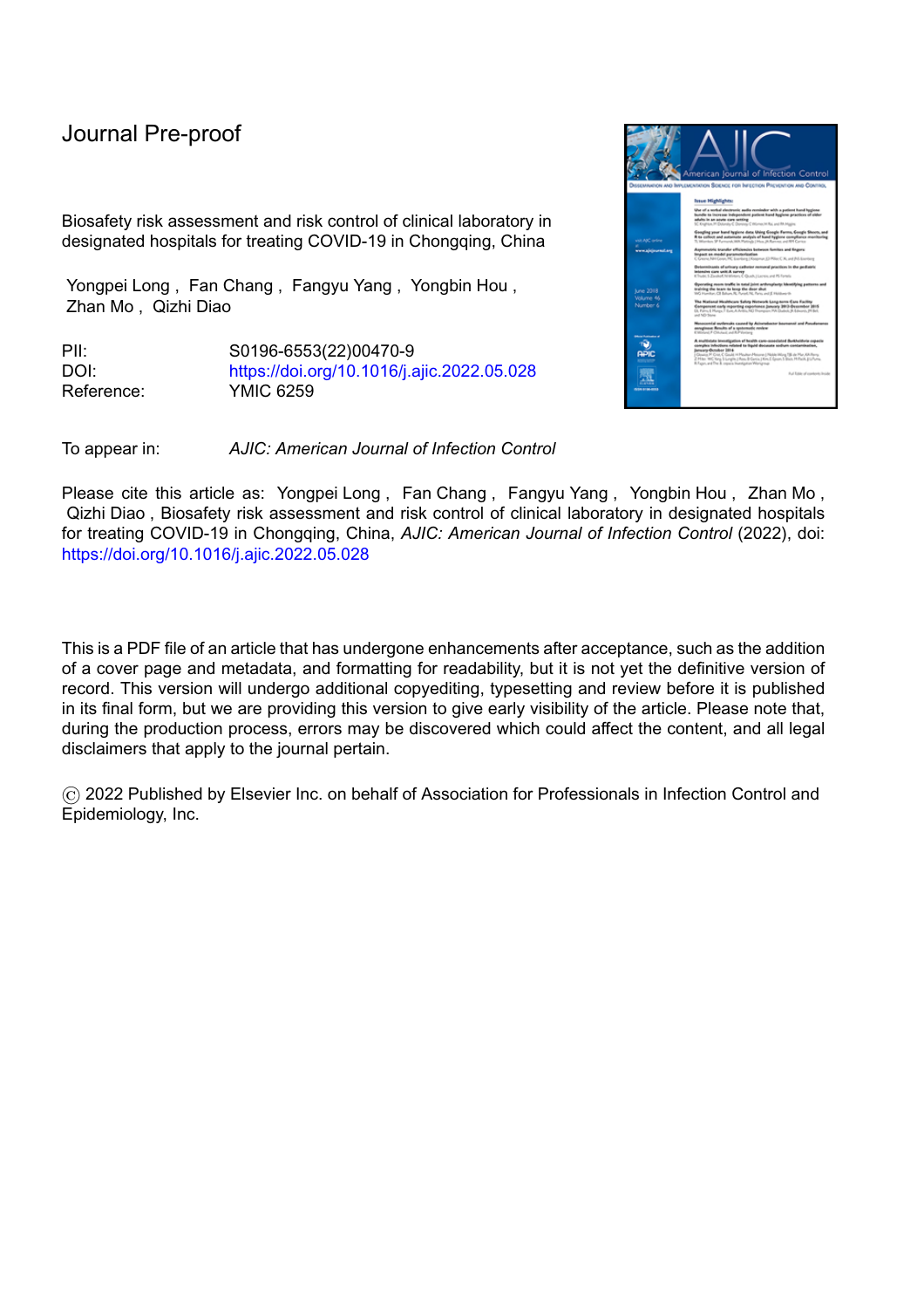designated hospitals for the treatment of patients with COVID-19.

l

## Methods

In various clinical laboratory tests of patients with COVID-19, the potential risks involved with respect to laboratory personnel (training, competence, protection.), biosafety equipment and facilities, disinfectants, the testing process of various specimens, and laboratory waste are considered as the research objects of the biosafety risk assessment.

First, the characteristics of SARS-CoV-2 were understood, including the degree of hazards, biological characteristics, transmission and infection characteristics, virulence, stability in the environment, and prevention and diagnosis programs. Second, using the fishbone diagram method, the potential risks of the seven elements involved in the test activities were identified, evaluated, controlled, and monitored (as shown in Fig.1).



### Fig.1 The fishbone diagram of risk identification.

 BSC: biological safety cabinet; UV: ultraviolet; NAT: nucleic acid testing; AST: antimicrobial susceptibility test.

The acceptable range of biosafety risk should be determined before risk assessment by laboratory management; additionally, we considered a hazard level within 5 as the acceptable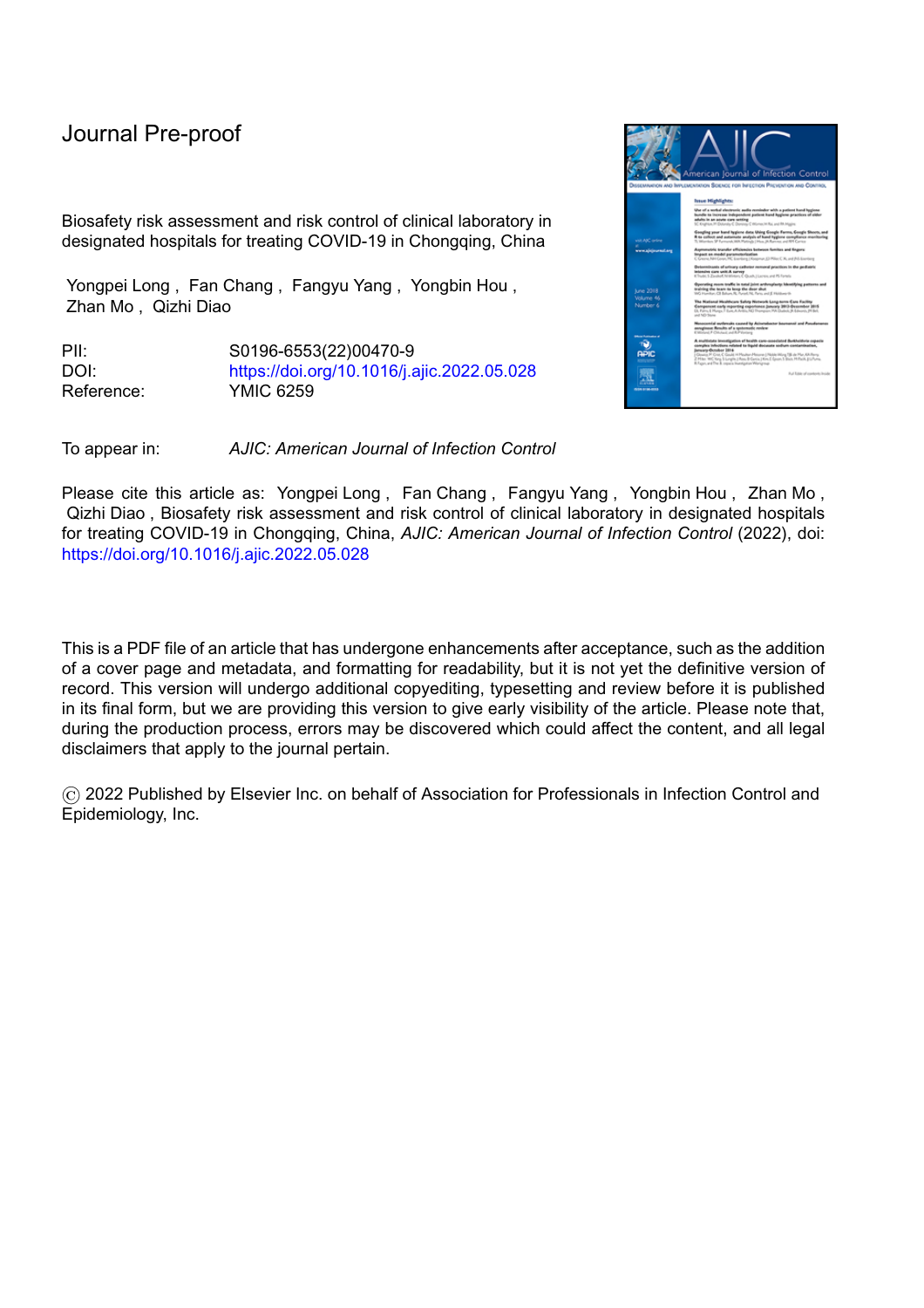l

range. A biosafety risk evaluation was carried out referring to the "Laboratory Biosafety Manual (Fourth Edition)" published by WHO,<sup>6</sup> which adopted the quantification procedure of hazard degree (hazard degree = severity  $\times$  probability of occurrence) to quantify the hazard degree of each biosafety risk. The severity of the biosafety risk was divided into five levels: no harm, minor, moderate, major, and catastrophic, and was scored as 1, 2, 3, 4, and 5, respectively. The probability of occurrence was divided into five levels: impossible, uncommon, occasional, frequent, and inevitable, and was scored as 1, 2, 3, 4, and 5, respectively. Subsequently, it was compared with the established acceptable range to determine whether the risk was acceptable. For unacceptable risks, appropriate control measures for biosafety risk were formulated and implemented to minimize the risk from the two aspects of reducing risk severity and (or) probability of risk occurrence. The residual risk is subsequently evaluated as a whole to form a biosafety risk assessment report.

After the initial biosafety risk assessment was completed, we regularly maintained the risk management in our laboratory. As Chinese health authorities have successively announced the environmental stability and respiratory transmission route of SARS-CoV-2, and determined our hospital as one of the hospitals designated to treat COVID-19, we have initiated risk assessment several times on this basis. Additionally, we also monitored the exposure and infection of laboratory personnel by conducting daily nucleic acid testing for SARS-CoV-2. Cross-contamination was monitored by setting three negative controls in each batch of testing. Some methods were used to identify unidentified risks and evaluate the continuous suitability of control measures for biosafety risk, such as real-time dynamic monitoring of the changes in test activities and test specimens, monthly biosafety self-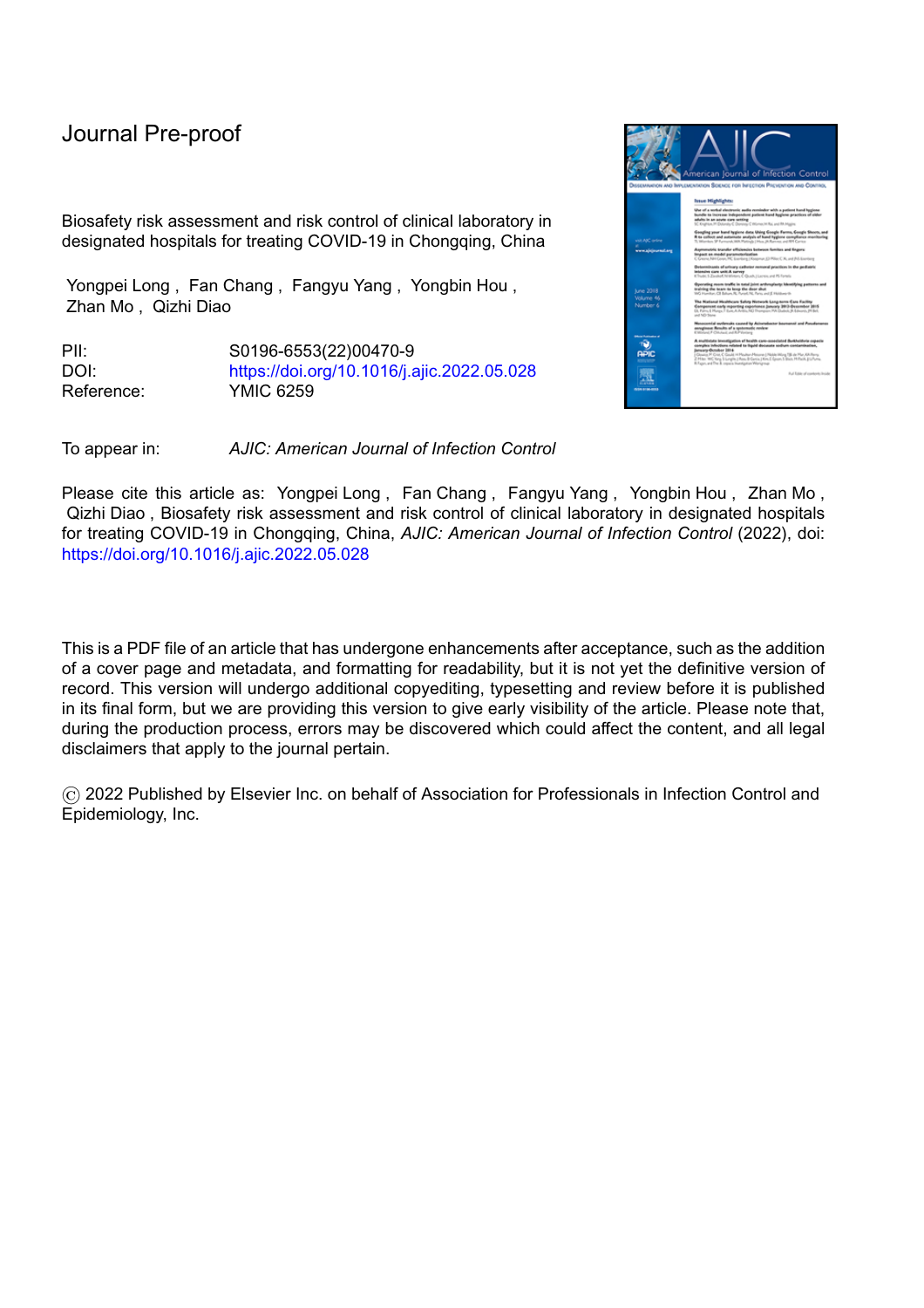l

inspection, annual biosafety risk review and analysis, and a summary of laboratory incidents. This was done to achieve the purpose of continuous improvement of biosafety risk management (The timeline is shown in Fig. 2).



Fig. 2 Timeline for starting biosafety procedures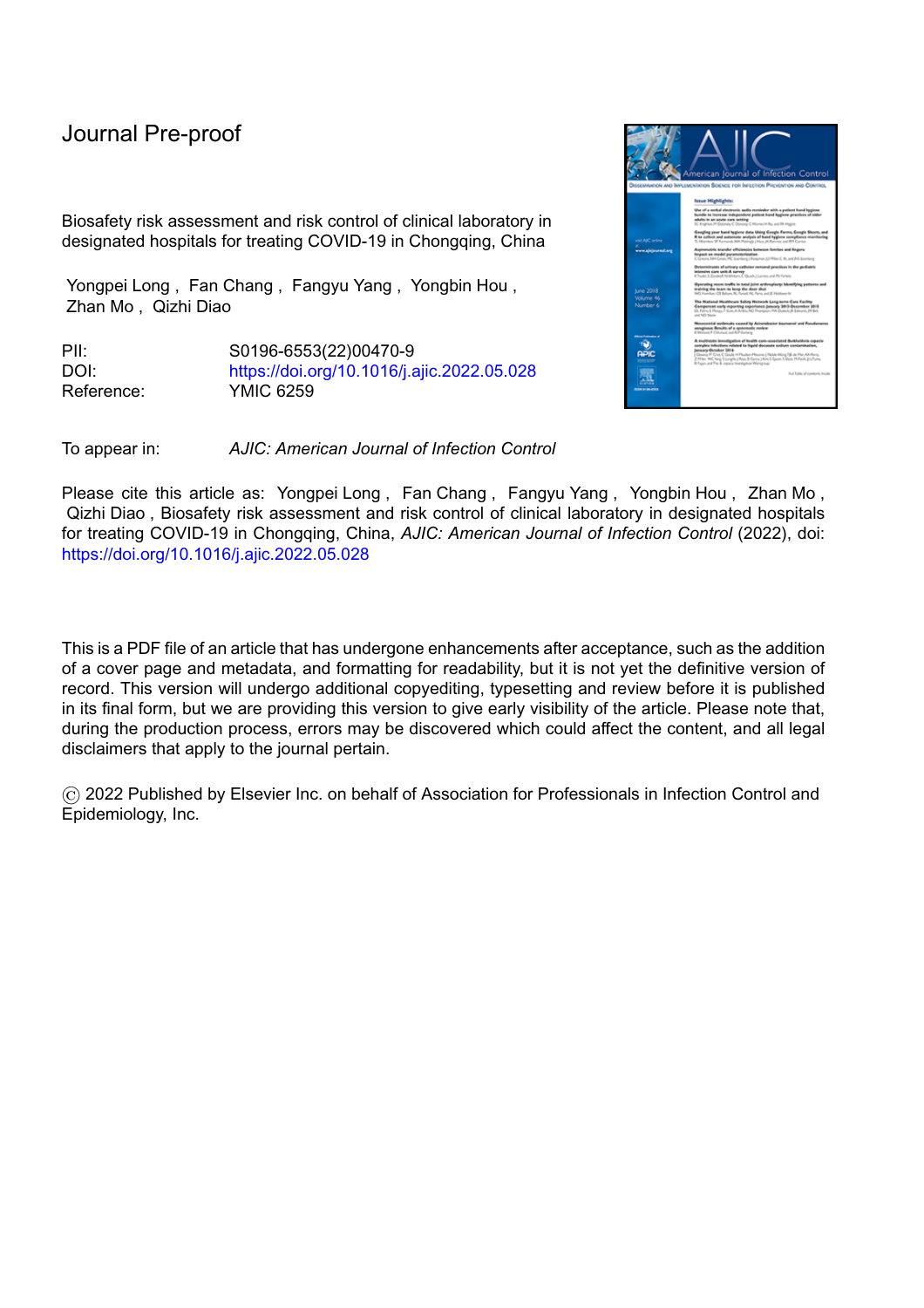### Results

### Characteristics of SARS-CoV-2

l

SARS-CoV-2 is a pathogenic microorganism with a secondary hazard level and high transmissibility. Transmission occurs mainly through respiratory droplets and contact.<sup>7</sup> Current research has shown that the virus is sensitive to ultraviolet (UV) rays, heat, 75% alcohol, chlorine-containing disinfectants, hydrogen peroxide, diethyl ether, and other fatty solvents.<sup>8</sup> The virus can be inactivated by heating at 56 °C for 30 min<sup>9</sup>; however, it cannot be effectively inactivated by chlorhexidine.<sup>10</sup> Fever, fatigue, and dry cough are the most common symptoms of infection.<sup>11</sup> To date, effective vaccines and therapeutic drugs have been developed. 12,13

Test activities carried out in the clinical laboratory

The test activities of clinical laboratories to be undertaken include specimen reception, specimen processing, specimen testing, waste disposal, etc. The types of specimens from patients with COVID-19 include upper respiratory, lower respiratory, blood, urine, body fluid, and fecal specimens. The test items for the patients in the clinical laboratory include clinical hematology testing, clinical body fluid (including feces) testing, clinical chemistry testing, clinical immunology testing, the microbial culture of respiratory specimens (including sputum), nucleic acid testing of SARS-CoV-2, and immune cell (CD3/CD4) testing.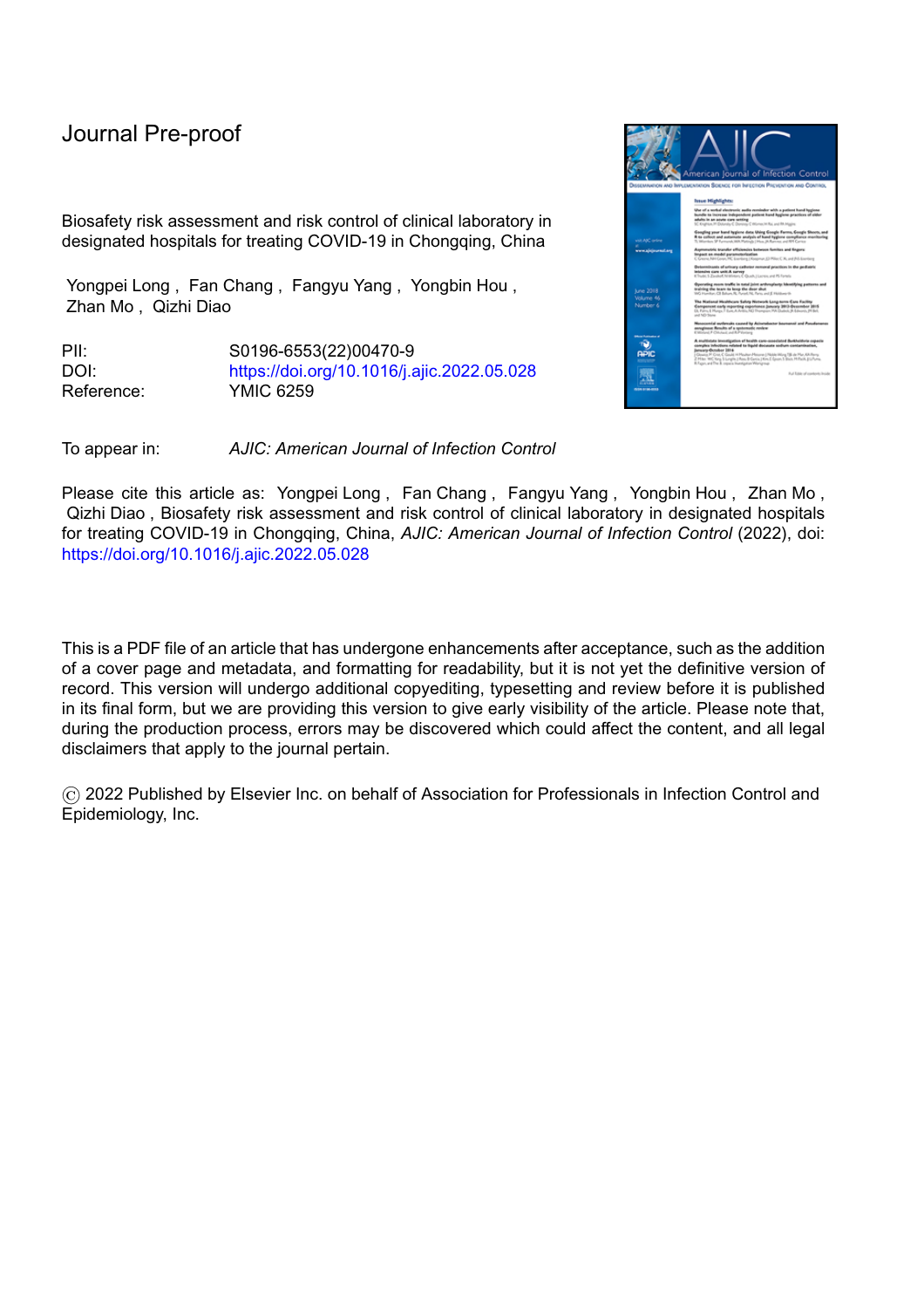l

We identified 32 risks in total, all of which had a hazard level greater than 5. Risk 1 existed in laboratory personnel, risks 2-4 existed in biosafety equipment, risks 5-6 existed in disinfectants, risks 7-11 existed in facilities and the environment, risks 12-25 existed in the process of laboratory tests, risks 26-30 existed in waste after testing, and risks 31-32 existed in emergency procedures. After formulating and implementing corresponding control measures for biosafety risk, the residual risks were within the acceptable range (Table 1, Table 2, and Table 3).

During the biosafety risk monitoring, no unidentified risks were identified. The established control measures for biosafety risk were appropriate and did not cause crosscontamination. Nearly several months after the initial biosafety risk assessment and biosafety risk control were implemented, the nucleic acid preservation solutions were changed from containing no viral inactivators to containing viral inactivators in China. So on conducting risk monitoring, we found that some biosafety risks we originally identified did not exist anymore, and the original protection measures for nucleic acid testing were excessive protection, including wearing N95 masks, double-layer latex gloves, goggles, shoe covers, isolation clothing, and protective clothing. After reassessing the risk, the protective measures were changed to wearing medical protective masks, single-layer gloves, goggles, isolation clothing, or protective clothing. (as noted with " " in Table 1).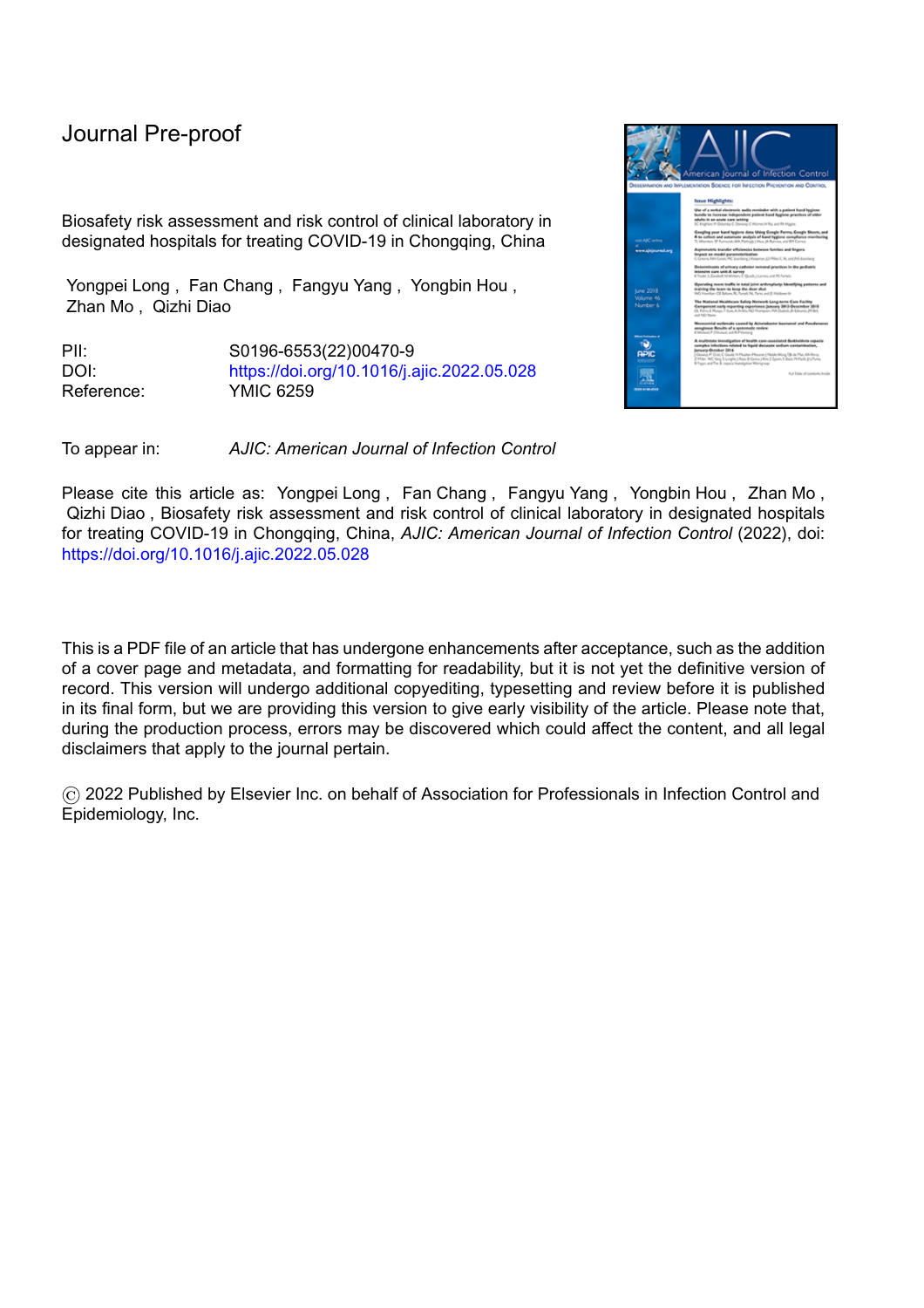l

| Potential risk   | Risk identification                                                              | <b>Notes</b> |
|------------------|----------------------------------------------------------------------------------|--------------|
| number           |                                                                                  |              |
| $\mathbf{1}$     | Laboratory personnel are not trained in relevant biosafety knowledge or do       |              |
|                  | not take appropriate protection when entering the laboratory for operation,      |              |
|                  | resulting in the risk of environmental contamination, occupational exposure,     |              |
|                  | or other people infected.                                                        |              |
| $\boldsymbol{2}$ | There is a risk of personal infection or environmental contamination due to      |              |
|                  | malfunction of the airflow or filtration of the biological safety cabinet        |              |
|                  | (BSC).                                                                           |              |
| $\mathbf{3}$     | The BSC and the pipettes are not disinfected after use, resulting in the risk of |              |
|                  | personnel infection or environmental contamination.                              |              |
| 4                | There is a risk of environmental contamination due to the malfunction of the     |              |
|                  | autoclave and the disinfection effect is not achieved.                           |              |
| 5                | The concentration of laboratory disinfectants is improperly selected and the     |              |
|                  | disinfection effect is not achieved, resulting in the risk of environmental      |              |
|                  | contamination, or personnel infection.                                           |              |
| 6                | The 75% alcohol or chlorine-containing disinfectant has been placed for too      |              |
|                  | long, the concentration has decreased, and the disinfection effect has not       |              |
|                  | been achieved, resulting in the risk of environmental contamination, or          |              |
|                  | personnel infection.                                                             |              |
| 7                | The intensity of the UV lamp does not meet the standard in the testing           |              |
|                  | laboratory, resulting in the risk of personnel infection or environmental        |              |
|                  | contamination.                                                                   |              |
| 8                | The eyewash device is malfunctioning and the eyes cannot be washed in            |              |
|                  | time when occupational exposure occurs, resulting in the risk of personnel       |              |
|                  | infection.                                                                       |              |
| 9                | The external personnel enter the laboratory by mistake, resulting in the risk    |              |
|                  | of personnel infection.                                                          |              |
| 10               | Air escape from the sample preparation room in the nucleic acid testing          |              |
|                  | laboratory, resulting in the risk of contaminating other areas.                  |              |
| 11               | The pressure difference between nucleic acid testing laboratories is             |              |
|                  | abnormal, resulting in the risk of environmental contamination.                  |              |
| 12               | The laboratory room is not disinfected after testing, resulting in the risk of   |              |
|                  | personnel infection due to contaminated items or air.                            |              |
| 13               | During the process of specimen reception, there is a risk that the personnel's   |              |
|                  | hands are contaminated by the specimen tubes, which are contaminated             |              |
|                  | during specimen collection.                                                      |              |
| 14               | During the indoor transfer of respiratory specimens and fecal specimens,         |              |
|                  | there is a risk of personnel infection.                                          |              |
| 15               | During the indoor transfer of respiratory specimens and fecal specimens,         |              |
|                  | there is a risk of specimen spillage causing environmental contamination.        |              |
| 16               | During the process of operation in the BSC, there is a risk of contaminating     |              |
|                  | the environment or items by hands contaminated when remove from the              |              |
|                  | BSC.                                                                             |              |
| 17               | During the process of nucleic acid extraction, there is a risk of personnel      |              |
|                  | infection or environmental contamination due to aerosols generated in the        |              |
|                  | process of shaking.                                                              |              |
| 18               | During the process of nucleic acid extraction, there is a risk of specimen       |              |
|                  | spillage causing the contamination of the countertop or gloves.                  |              |
| 19               | During the process of specimen centrifugation, there is a risk of personnel      |              |
|                  | infection or environmental contamination due to the generated aerosols.          |              |
| 20               | During the process of specimen addition, there is a risk of personnel            |              |
|                  | infection due to generated aerosols.                                             |              |
|                  |                                                                                  |              |
| 21               | During the process of specimen addition, there is a risk of specimen spillage    |              |
|                  | causing the contamination of the countertop or gloves.                           |              |
| 22               | During the testing process of fecal specimens, there is a risk of personnel      |              |
|                  | infection due to the aerosols generated by smear and risk of environmental       |              |
|                  |                                                                                  |              |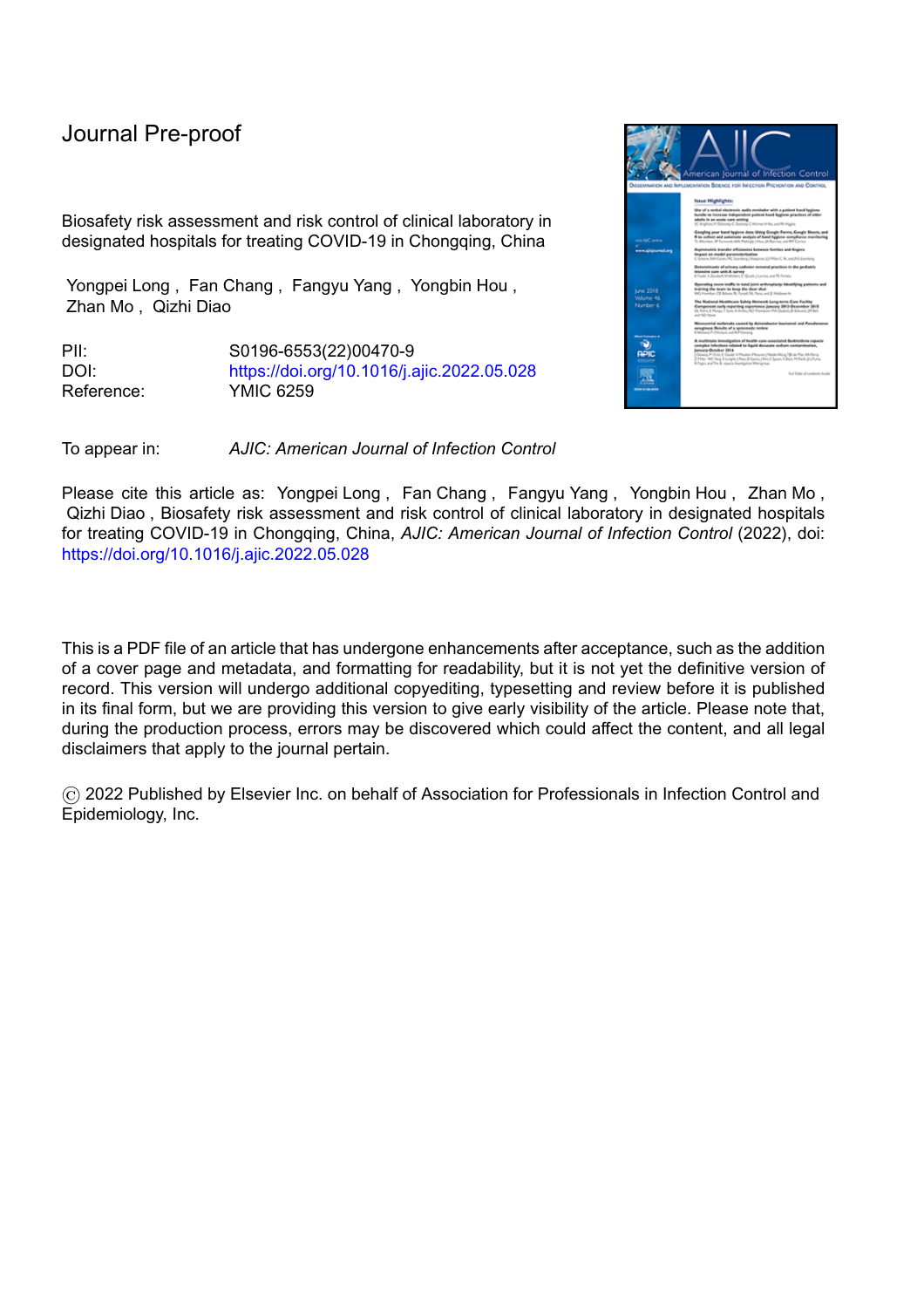contamination owing to specimen or laboratory wastes after testing being taken out of the laboratory without disposal.

**23** During the microscopic examination of fecal specimens, there is a risk of the lens and stage of the microscope being contaminated by the specimen.

l

- **24** During the process of culture, the identification, and antimicrobial susceptibility test of respiratory specimens and fecal specimens, there is a risk of personnel infection due to aerosols generated by specimen addition or specimens splashing into the eyes.
- **25** During the process of observing the colonies of bacterial cultures of respiratory specimens and fecal specimens, there is a risk of personnel infection due to aerosols.
- **26** During the process of nucleic acid testing, there is a risk of environmental contamination owing to laboratory wastes in the BSC being taken out of the laboratory without disposal.
- **27** During the process of culture, identification, and antimicrobial susceptibility test of respiratory specimens and fecal specimens, there is a risk of personnel infection or environmental contamination owing to laboratory wastes in the BSC being taken out of the laboratory without disposal.
- **28** During the process of nucleic acid testing, there is a risk of environmental contamination owing to laboratory wastes in the sample preparation room, specimens after testing, and personal protective equipment being taken out of the laboratory without disposal.
- **29** The specimen after the nucleic acid testing is lost, resulting in the risk of personnel infection or environmental contamination.
- **30** The respiratory specimen after the bacterial culture is lost, resulting in the risk of personnel infection or environmental contamination.
- **31** During the formulation of the emergency procedures, the factors of biosafety risk are ignored or the emergency response measures are inappropriate, resulting in the risk of the occurrence of major or catastrophic biosafety incidents.
- **32** When a biosafety incident occurs, the on-site personnel are not familiar with the disposal process in the emergency procedures, resulting in the risk of causing harm to the environment and human health.

Notes: means that the risk does not exist if the specimen preservation solutions contain viral inactivators, such as guanidine salts or nucleic acid lysates.

### **Table 1. Identification of laboratory biosafety risks**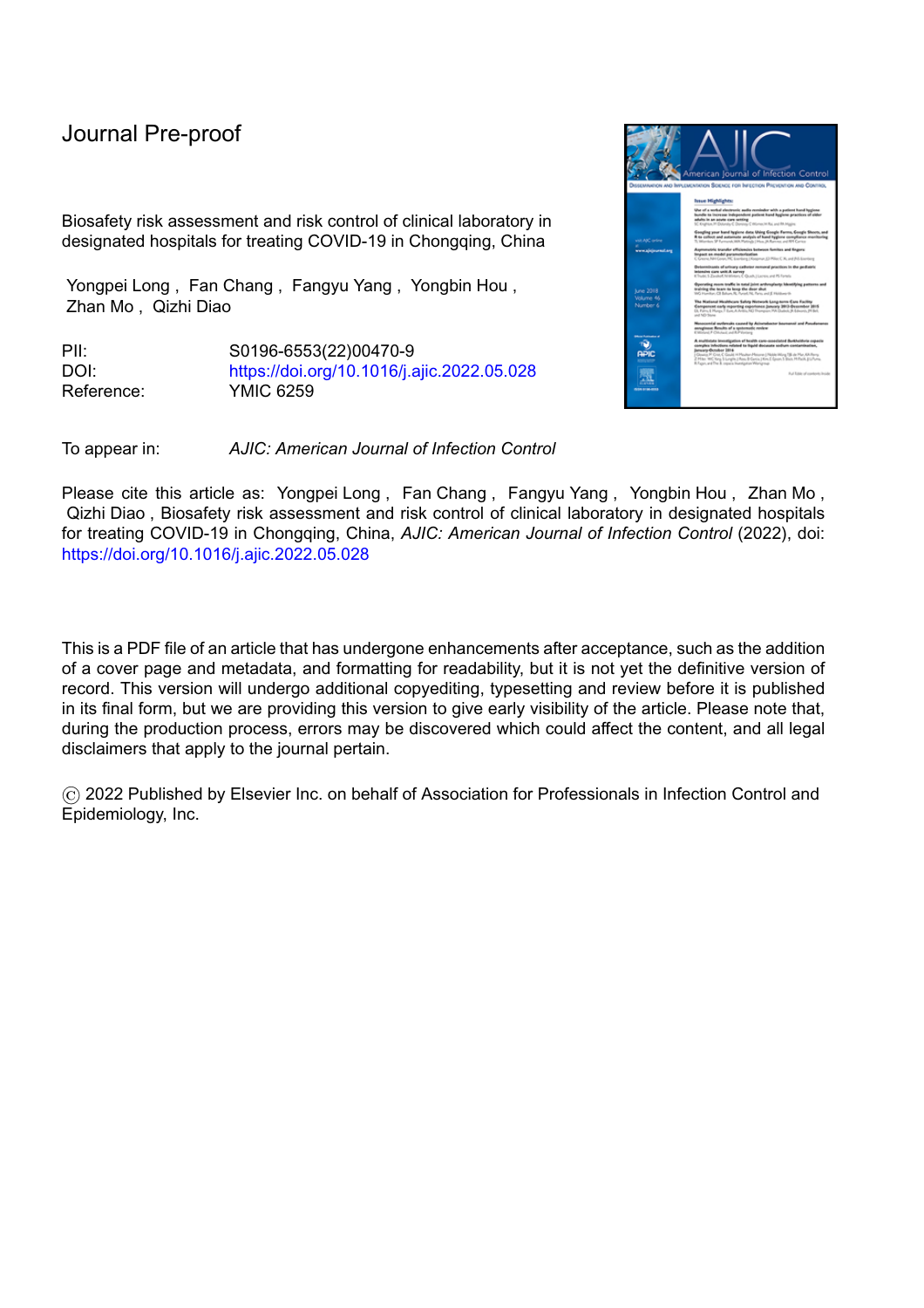l

| Potential risk number   | Severity                  | Probability               | Hazard degree    |
|-------------------------|---------------------------|---------------------------|------------------|
| $\mathbf 1$             | 5                         | $\overline{4}$            | $20\,$           |
| $\overline{\mathbf{2}}$ | $\overline{\mathbf{4}}$   | $\overline{c}$            | 8                |
| 3                       | $\overline{\mathbf{4}}$   | $\mathfrak{S}$            | 12               |
| $\overline{\mathbf{4}}$ | $\overline{\mathbf{4}}$   | $\overline{c}$            | $\bf 8$          |
| 5                       | $\overline{\mathbf{4}}$   | $\mathbf{3}$              | 12               |
| $6\phantom{a}$          | $\overline{\mathbf{4}}$   | $\overline{\mathbf{4}}$   | $16\,$           |
| $\overline{7}$          | $\ensuremath{\mathsf{3}}$ | $\ensuremath{\mathsf{3}}$ | $\boldsymbol{9}$ |
| 8                       | $\overline{\mathbf{4}}$   | $\overline{\mathbf{4}}$   | $16 \,$          |
| 9                       | $\overline{\mathbf{4}}$   | $\ensuremath{\mathsf{3}}$ | 12               |
| 10                      | $\overline{\mathbf{4}}$   | 3                         | 12               |
| $11$                    | $\overline{\mathbf{4}}$   | $\boldsymbol{2}$          | $\bf 8$          |
| 12                      | $\mathfrak{S}$            | 3                         | $\boldsymbol{9}$ |
| 13                      | $\mathbf 5$               |                           | $20\,$           |
| 14                      | $\overline{\mathbf{r}}$   | $\overline{\mathbf{4}}$   | $16 \,$          |
| $15\,$                  | $\overline{\mathbf{4}}$   | $\overline{3}$            | 12               |
| 16                      | 5                         | $\overline{\mathbf{r}}$   | $20\,$           |
| 17                      | $\overline{5}$            | 5                         | 25               |
| 18                      | 4                         | $\mathfrak{S}$            | 12               |
| 19                      | 4                         | 5                         | $20\,$           |
| 20                      | 4                         | $\overline{\mathbf{4}}$   | $16\,$           |
| 21                      | 4                         | $\overline{\mathbf{4}}$   | $16 \,$          |
| 22                      | 4                         | $\overline{\mathbf{4}}$   | $16 \,$          |
| 23                      | $\overline{\mathbf{r}}$   | 4                         | $16\,$           |
| 24                      | 4                         | $\mathbf 5$               | $20\,$           |
| 25                      | $\overline{\mathbf{4}}$   | 5                         | $20\,$           |
| 26 <sup>°</sup>         | $\overline{\mathbf{4}}$   | $\mathfrak{S}$            | 12               |
| 27                      | $\overline{\mathbf{4}}$   | $\mathfrak{S}$            | 12               |
| 28                      | $\overline{\mathbf{4}}$   | $\mathbf{3}$              | 12               |
| 29                      | 5                         | $\mathfrak{S}$            | $15\,$           |
| $30\,$                  | $\overline{\mathbf{4}}$   | $\overline{\mathbf{4}}$   | $16\,$           |
| 31                      | 5                         | $\overline{\mathbf{4}}$   | $20\,$           |
| 32                      | $\overline{\mathbf{4}}$   | $\overline{3}$            | 12               |

**Table 2. Evaluation of laboratory biosafety risks**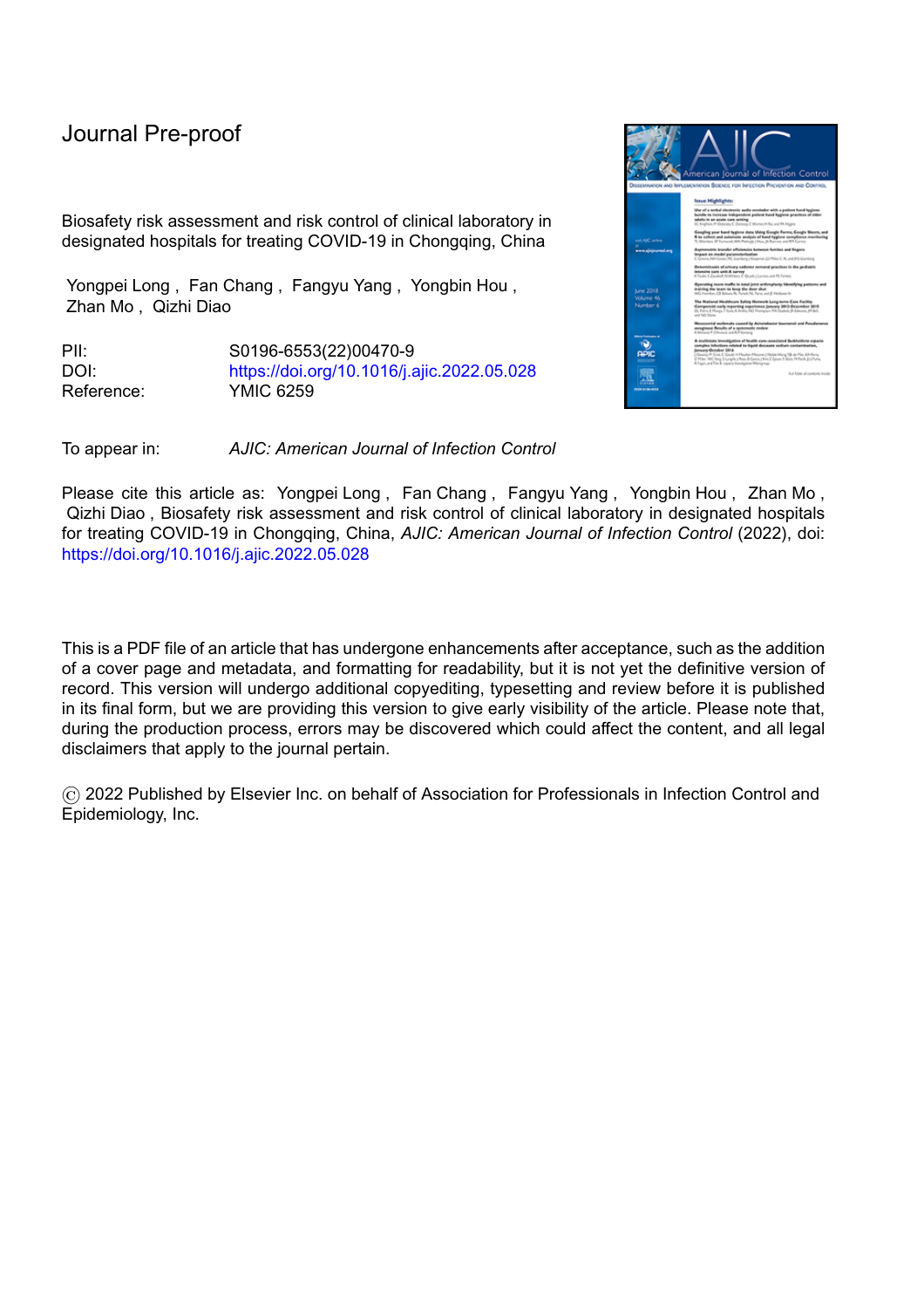| Potential risk<br>number      | Control measures                                                                                                                                                                                                                                                                                                                                                                                                                                                                                                                                                                                                                                                                                                                                                                |
|-------------------------------|---------------------------------------------------------------------------------------------------------------------------------------------------------------------------------------------------------------------------------------------------------------------------------------------------------------------------------------------------------------------------------------------------------------------------------------------------------------------------------------------------------------------------------------------------------------------------------------------------------------------------------------------------------------------------------------------------------------------------------------------------------------------------------|
| 1                             | The qualifications of the laboratory testing personnel should be stipulated. A system<br>of training, examination, and authorization should be established. Before engaging in                                                                                                                                                                                                                                                                                                                                                                                                                                                                                                                                                                                                  |
|                               | testing, the laboratory testing personnel should be re-trained in biosafety risk<br>assessment, protection levels, procedures for putting on and taking off personal<br>protective equipment, and emergency procedures. Only after passing the examination<br>can they be authorized to engage in testing work.                                                                                                                                                                                                                                                                                                                                                                                                                                                                 |
| $\boldsymbol{2}$              | A standard operating procedure (SOP) should be established for the BSC, including<br>the maintenance, the periodic calibration of the BSC, user training, etc. The wind<br>direction and filtering function of BSC should be monitored before use, the<br>maintenance of BSC should be performed periodically and the calibration should be                                                                                                                                                                                                                                                                                                                                                                                                                                     |
| 3                             | performed once a year.<br>An SOP should be established and it should be stipulated that 75% alcohol should be<br>used to spray and disinfect the inner wall of the BSC and the pipette after each test.                                                                                                                                                                                                                                                                                                                                                                                                                                                                                                                                                                         |
| $\overline{\mathbf{4}}$       | An SOP should be established for the autoclave, including the maintenance, the<br>periodic calibration of the autoclave, user training, etc. Physical and chemical<br>monitoring should be carried out every time the autoclave is used, biological                                                                                                                                                                                                                                                                                                                                                                                                                                                                                                                             |
|                               | monitoring should be carried out once a month and the corresponding records should<br>be completed. The maintenance of the autoclave and the calibration of the pressure<br>valve and pressure gauge should be performed periodically.                                                                                                                                                                                                                                                                                                                                                                                                                                                                                                                                          |
| 5                             | An SOP should be established for laboratory disinfection. Various laboratory<br>disinfectants and the corresponding appropriate concentrations should be stipulated.<br>All the staff should be trained and assessed according to the SOP.                                                                                                                                                                                                                                                                                                                                                                                                                                                                                                                                      |
| 6                             | An SOP should be established for laboratory disinfection. Disinfectant concentrations<br>should be periodically monitored and recorded to maintain the effectiveness of the<br>disinfectant at all times.                                                                                                                                                                                                                                                                                                                                                                                                                                                                                                                                                                       |
| $\overline{7}$                | A procedure, to monitor the UV intensity of UV lamps using UV indicator cards on a<br>quarterly basis is established and implemented.                                                                                                                                                                                                                                                                                                                                                                                                                                                                                                                                                                                                                                           |
| ${\bf 8}$<br>$\boldsymbol{9}$ | A maintenance procedure for eyewash devices should be established. The daily<br>maintenance of water holes and water pressure should be carried out.<br>Laboratory access control devices should be set up, and biohazard signs should be                                                                                                                                                                                                                                                                                                                                                                                                                                                                                                                                       |
|                               | posted on the door of the laboratory. An access system should be established, which<br>stipulates that the external personnel who need to enter the laboratory should be<br>approved by the laboratory director, be notified of risks, and be protected accordingly.                                                                                                                                                                                                                                                                                                                                                                                                                                                                                                            |
| 10                            | If it is designed to use natural ventilation, the transfer of items to the reagent<br>preparation room and the amplification room should be passed through the<br>interlocking transfer window with a UV disinfection function. An SOP for mechanical<br>ventilation should be established, which stipulates that the transfer of items between<br>the sample preparation room and the reagent preparation room, and the transfer of<br>items between the sample preparation room and the amplification room must be<br>passed through the transfer window, and after the items are placed in the transfer<br>window, the window door should be closed, and subsequently, the UV lamp must be<br>turned on. The UV lamp tube should be wiped and maintained every week, and the |
| 11                            | intensity of the UV lamp should be monitored quarterly.<br>Pressure monitoring gauges should be installed in each room and buffer room of the<br>PCR laboratory. An SOP should be established for pressure monitoring, which                                                                                                                                                                                                                                                                                                                                                                                                                                                                                                                                                    |
| 12                            | stipulates that laboratory personnel should check whether the pressure is within the<br>allowable range before entering the nucleic acid laboratory for operation.<br>An SOP for laboratory disinfection should be established. UV lamps should be<br>installed in each room of the laboratory, the distance from the tabletop should not                                                                                                                                                                                                                                                                                                                                                                                                                                       |
| 13                            | exceed 100 mm, and the disinfection process should be recorded. Alternatively, it can<br>be disinfected with a mobile UV lamp.<br>An SOP for specimen reception should be established. The personnel who received<br>specimens only take the biosafety protection at level 2, and all specimens must be                                                                                                                                                                                                                                                                                                                                                                                                                                                                         |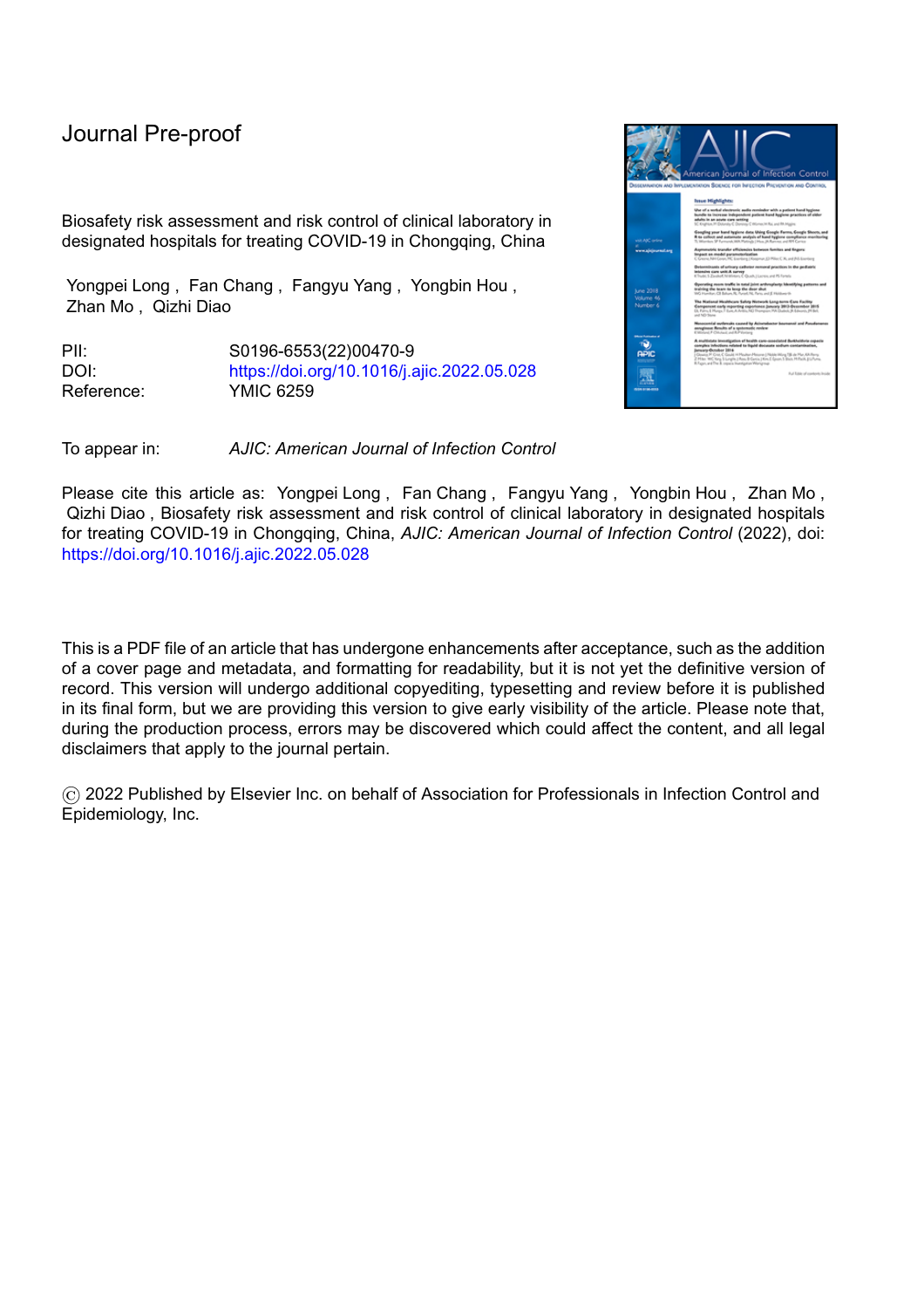received in a BSC, including respiratory culture specimens, nucleic acid testing specimens, blood specimens, etc. Subsequently, the surface of the specimen tube should be disinfected by spraying with 0.2% chlorine-containing disinfectant. If the specimen tube leaks during the receiving process, firstly dry it with absorbent paper, subsequently spray and disinfect the surface of the specimen tube and the absorbent paper with 0.55% chlorine-containing disinfectant. <sup>14</sup> All the staff should be trained and assessed according to the SOP.

- **14** An SOP should be established for specimen transport, which stipulates that the specimen must be triple-packed for transport. All the staff should be trained and must follow the protocol.
- **15** An SOP for specimen transport, cleaning and disposal of specimen spillage should be established. All staff should be trained and have to follow protocol. Spill drills should be conducted periodically.
- **16** An SOP for BSC should be established, which stipulates that before a person leaves the BSC, the arm located in the BSC must be disinfected by spraying with 75% alcohol. All the staff should be trained and assessed according to the SOP.
- **17** An SOP for nucleic acid extraction should be established. If the nucleic acid preservation solutions do not contain viral inactivators, the specimen tube must be incubated at 56 °C for more than 30 min before extraction, and be kept still for more than 10 min. Subsequently, the tube lid should be opened in the BSC to add specimens, and the testing personnel will conduct biosafety protection at level 2. On the contrary, if the nucleic acid preservation solutions contain viral inactivators, the above control measures do not need to be taken, and only biosafety protection at level 2 is carried out. All the staff should be trained and assessed according to the SOP.
- **18** An SOP for specimen spillage should be established. All the staff should be trained and assessed according to the SOP. Spill drills should be conducted periodically.
- **19** An SOP for specimen centrifugation should be established. After the centrifugation, it must be kept still for 10 min, and the lid should be opened in the BSC.
- **20** An SOP for specimen addition should be established. Regardless of whether the nucleic acid preservation solutions contain viral inactivators, the specimen addition of nucleic acid should be operated in a BSC. All the staff should be trained and assessed according to the SOP.
- **21** An SOP for specimen spillage should be established. All the staff should be trained and assessed according to the SOP. Spill drills are to be conducted periodically.
- **22** An SOP for testing fecal specimens should be established, which stipulates that fecal smears should be performed in a BSC, and personnel must wear goggles for biosafety protection at level 2.
- **23** An SOP for microscopic examination of fecal specimens should be established, which stipulates that the lens and stage of the microscope must be wiped and disinfected with 75% alcohol after each microscopic examination.
- **24** An SOP for testing fecal specimens should be established, which stipulates that fecal smears should be performed in a BSC; the specimen after testing must be doublepacked with sealed bags in a BSC and the surface should be sprayed with 75% alcohol, and subsequently taken out of the laboratory for autoclaving. The smears after microscopic examination should be placed in a glass jar containing 0.2% chlorine-containing disinfectant for immersion and disinfection. All the staff should be trained and assessed according to the SOP.
- **25** An SOP should be established for the observation of colonies of bacterial cultures, which stipulates that the observation of colonies must be carried out in a BSC, the operators should take the biosafety protection at level 2, and the incubator should be disinfected periodically. All the staff should be trained and assessed according to the SOP.
- **26** An SOP for waste disposal should be established, which stipulates that the waste generated by nucleic acid testing must be double-packed with sealed bags and subsequently taken out of the BSC for disposal as medical waste. All the staff should be trained and assessed according to the SOP.
- **27** An SOP for waste disposal should be established, which stipulates that the waste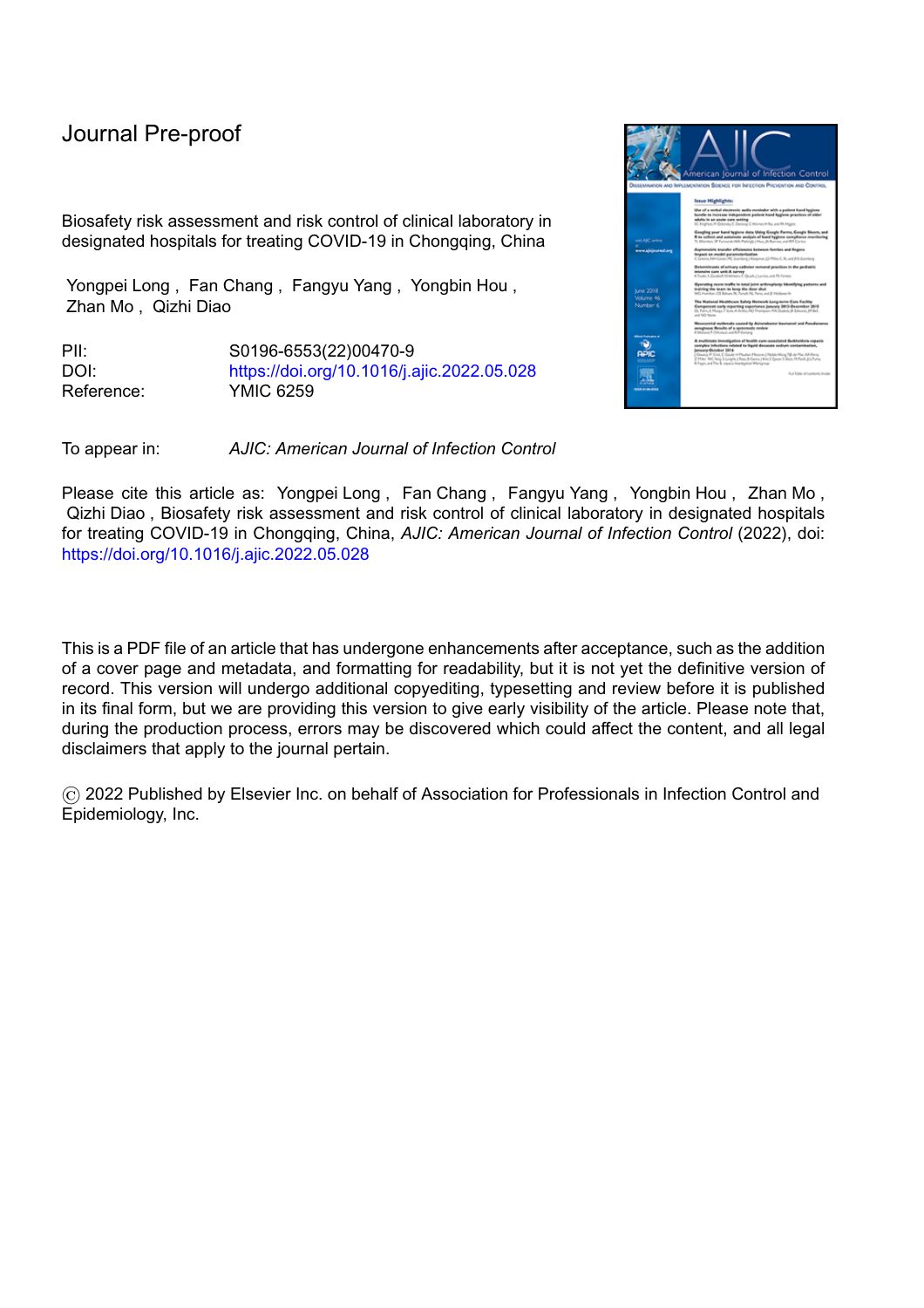l

generated by culture, identification, and antimicrobial susceptibility test must be double-packed with sealed bags and the surface should be sprayed with 75% alcohol, and subsequently taken out of the laboratory for autoclaving. Sharps, such as pipette tips or glass slides should be placed in a sharps box and then packed with a sealed bag, and then taken out of a BSC for autoclaving. All the staff should be trained and assessed according to the SOP. The disinfection process should be recorded, the disinfection effect should be monitored, and the autoclave should be calibrated periodically (as mentioned in item 4 of Table 3).

- **28** An SOP for waste disposal should be established, which stipulates that the specimens after testing should be double-packed with sealed bags and then stored in a refrigerator for preservation, and other wastes are to be double-packed with sealed bags and then taken out of the laboratory for disposal as medical waste. All the staff should be trained and assessed according to the SOP.
- **29** An SOP for specimen storage of nucleic acid of SARS-CoV-2 should be established, which stipulates that the specimens after testing should be covered and placed in a refrigerator with a lock in the clinical biomolecule room, and records should be made.
- **30** An SOP for microbial specimen storage should be established, which stipulates that the specimens after testing should not be stored. It should be autoclaved on the same day after being double-packed with sealed bags, and the handover records and disinfection records should be made.
- **31** A fishbone diagram method should be used to identify the risks existing in each test activity. The emergency procedures should be reviewed once a year and be continuously improved by filling gaps through finding the omissions.
- **32** The system of pre-job training for laboratory staff on emergency procedures should be established and all staff should be assessed. Yearly, the drill plan of emergency procedures should be made, and the drill script should be formulated; subsequently, drills should be carried out and the results of the drills should be summarized.

Notes: The wearing of single-layer latex gloves, work clothing, medical protective masks, and medical work caps is usually regarded as biosafety protection at level 2 in China.

### **Table 3. Control of laboratory biosafety risks**

### Discussion

Biosafety assessment includes biosafety identification and evaluation. When implementing biosafety risk assessment, a fishbone diagram method should be used to identify biosafety risks in each test activity. Each test activity involves elements including personnel, equipment, disinfectants, facilities and environment, patient specimens, and operating procedures. These elements should be considered when the biosafety risks are identified. For example, the risk of nucleic acid testing is currently low, owing to the use of nucleic acid preservation solutions containing viral inactivators; however, patients with COVID-19 may be complicated by diarrhea, bacterial or fungal infection of the respiratory tract during hospitalization. In addition to nucleic acid testing, other test activities are also carried out for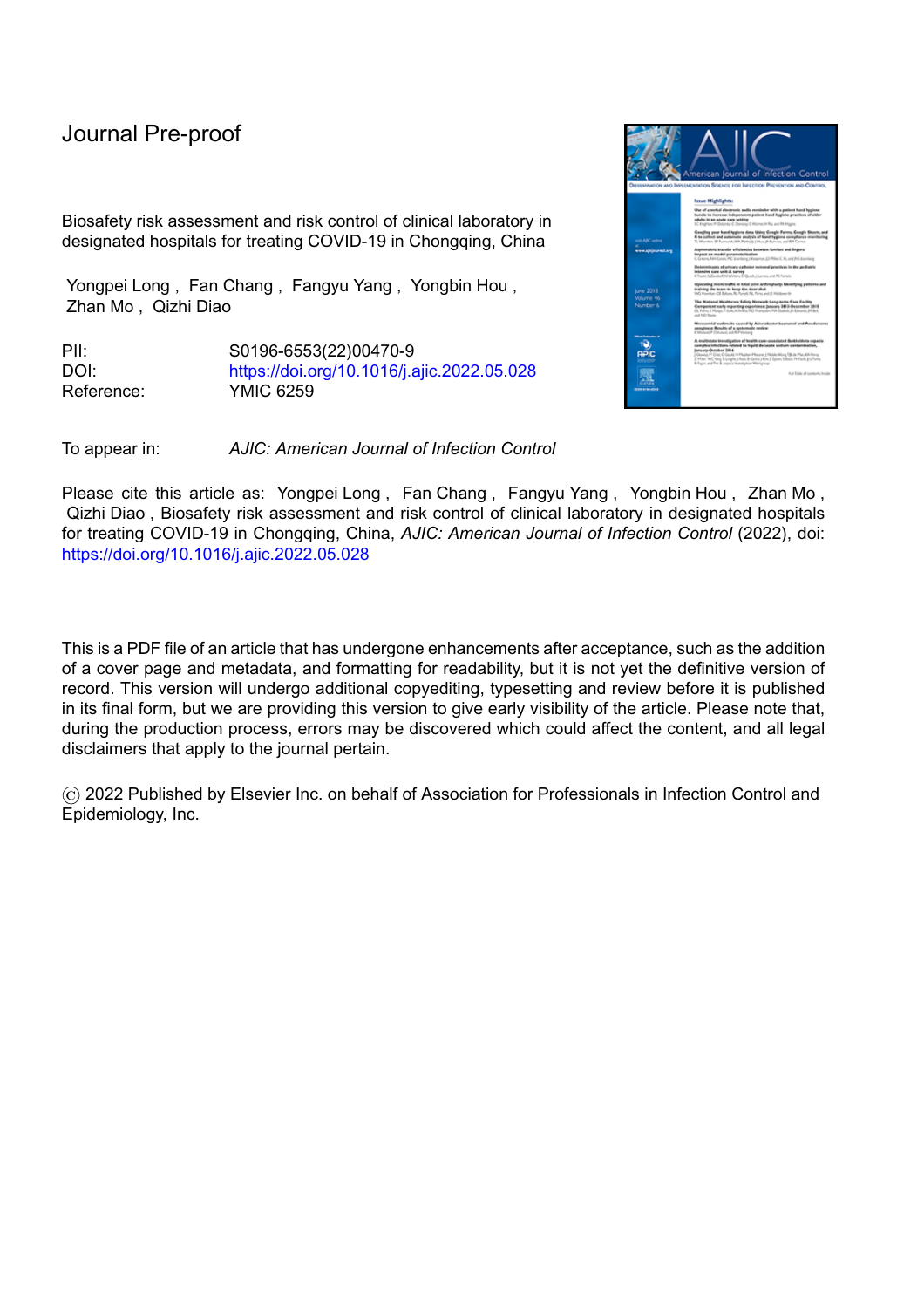l

patients with COVID-19 in the clinical laboratory of the designated hospitals for treating COVID-19, such as the culture of respiratory specimens and fecal specimens, routine testing of fecal and clinical hematology testing. It is worth noting that the SARS-CoV-2 in specimens of the above test activities are not inactivated before the specimens are sent to the clinical laboratory. Therefore, the laboratory management of designated hospitals for treating COVID-19 should also conduct the biosafety risk assessment and biosafety risk control for these test activities. Meanwhile, as can be seen from our risk assessment results, in addition to the nucleic acid testing of SARS-CoV-2, there are also huge biosafety risks in other test activities.

Biosafety risk assessment and biosafety risk control sometimes need to be repeated many times to improve. Especially for new viruses, since people gradually understand their biological characteristics, the biosafety risk assessment and biosafety risk control also improve accordingly. Therefore, the biosafety risk assessment and biosafety risk control for SARS-CoV-2 we carried out are also based on the gradual understanding of SARS-CoV-2, and we have restarted biosafety risk assessment several times to improve the control measures for biosafety risk.

The most important aspect of biosafety risk assessment is to take appropriate but not excessive control measures for biosafety risk against the risks of different hazard degrees, which can not only reduce the risk to an acceptable range but also save resources and improve the work efficiency. For the same pathogenic microorganism tested in different test activities, the hazard degrees of biosafety risk existing in those test activities are different, and they should be operated in laboratories with different biosafety levels. Therefore, it is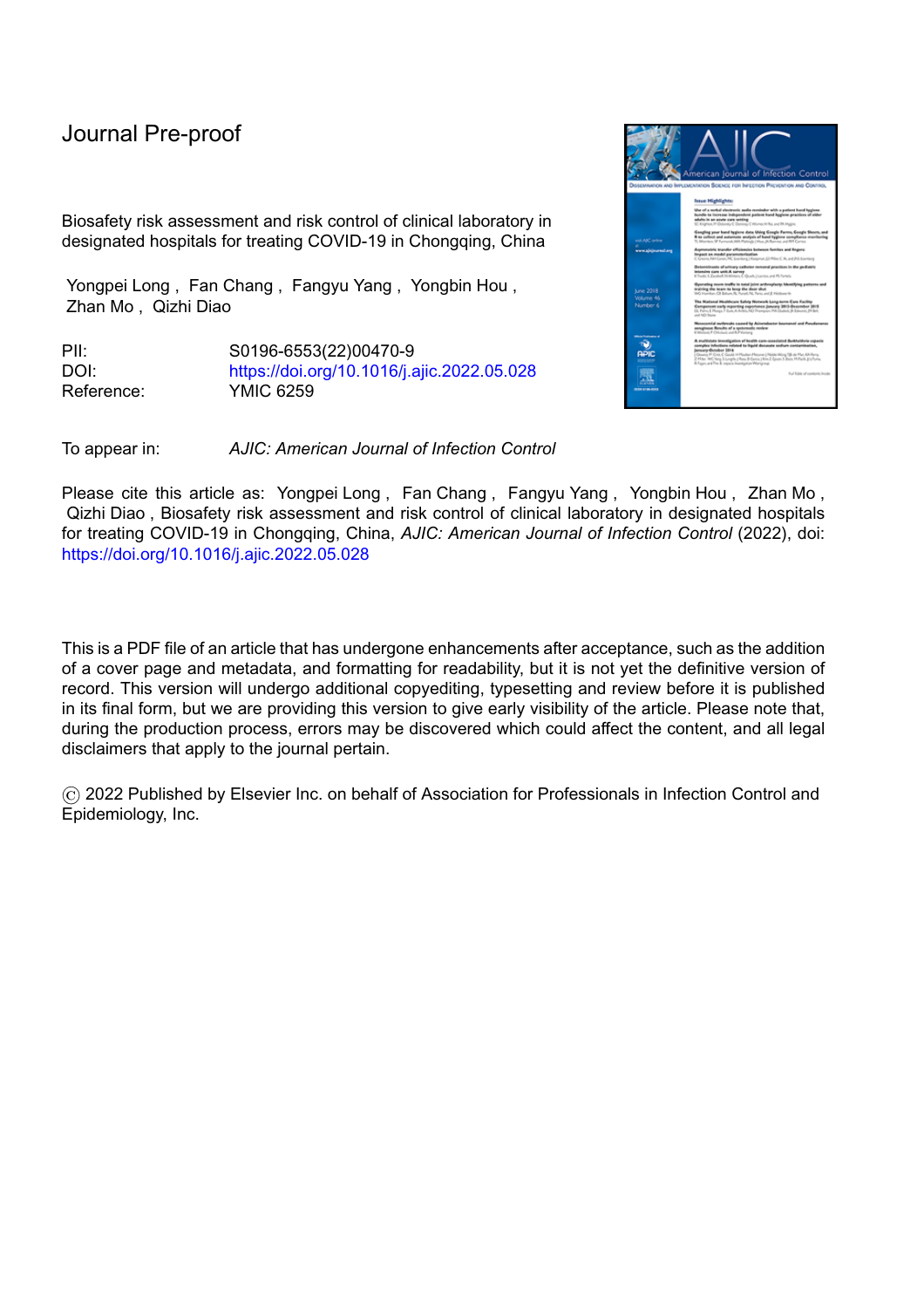l

inappropriate to unilaterally emphasize that the biosafety level of the laboratory should be consistent with the hazard level of pathogenic microorganisms tested in the laboratory. For example, the "Biosafety Guideline for Novel Coronavirus Laboratory (Second Edition)" promulgated by the Chinese health authorities stipulates that the virus culture and animal experiments for SARS-CoV-2 must be carried out in laboratories with a biosafety level above P3, while after virus inactivation, the detection activities and personnel biosafety protection are only required to be at level  $2<sup>15</sup>$  If we use biosafety protection at level 3, which is not based on the specific circumstances, it will not only waste limited medical resources but also reduce the efficiency of work. Especially in the early stages of the epidemic, the specimens after testing or amplified waste were asked for being autoclaved in a nucleic acid laboratory according to experts in China, which led to cross-contamination and the occurrence of nucleic acid false positive events in the laboratory. Chinese health authorities paid attention to such problems and made adjustments immediately, and promulgated the "Organizing and Implementing Guide for Nucleic Acid Testing of Novel Coronavirus for All Personnel (Second Edition)".<sup>16</sup> In addition, the "Laboratory Biosafety Manual (Fourth Edition)" published by WHO abolished the laboratory biosafety level, emphasized the importance of biosafety risk assessment, and the importance of formulating effective but not excessive control measures for biosafety risk according to own economic situation. <sup>6</sup> However, for the same test activity using different types of specimens or different processing methods of specimens, the hazard degrees of the biosafety risks in the test activity are also different. For example, whether the nucleic acid preservation solutions contain viral inactivators, such as guanidine salts and nucleic acid lysates, and whether the virus is inactivated before being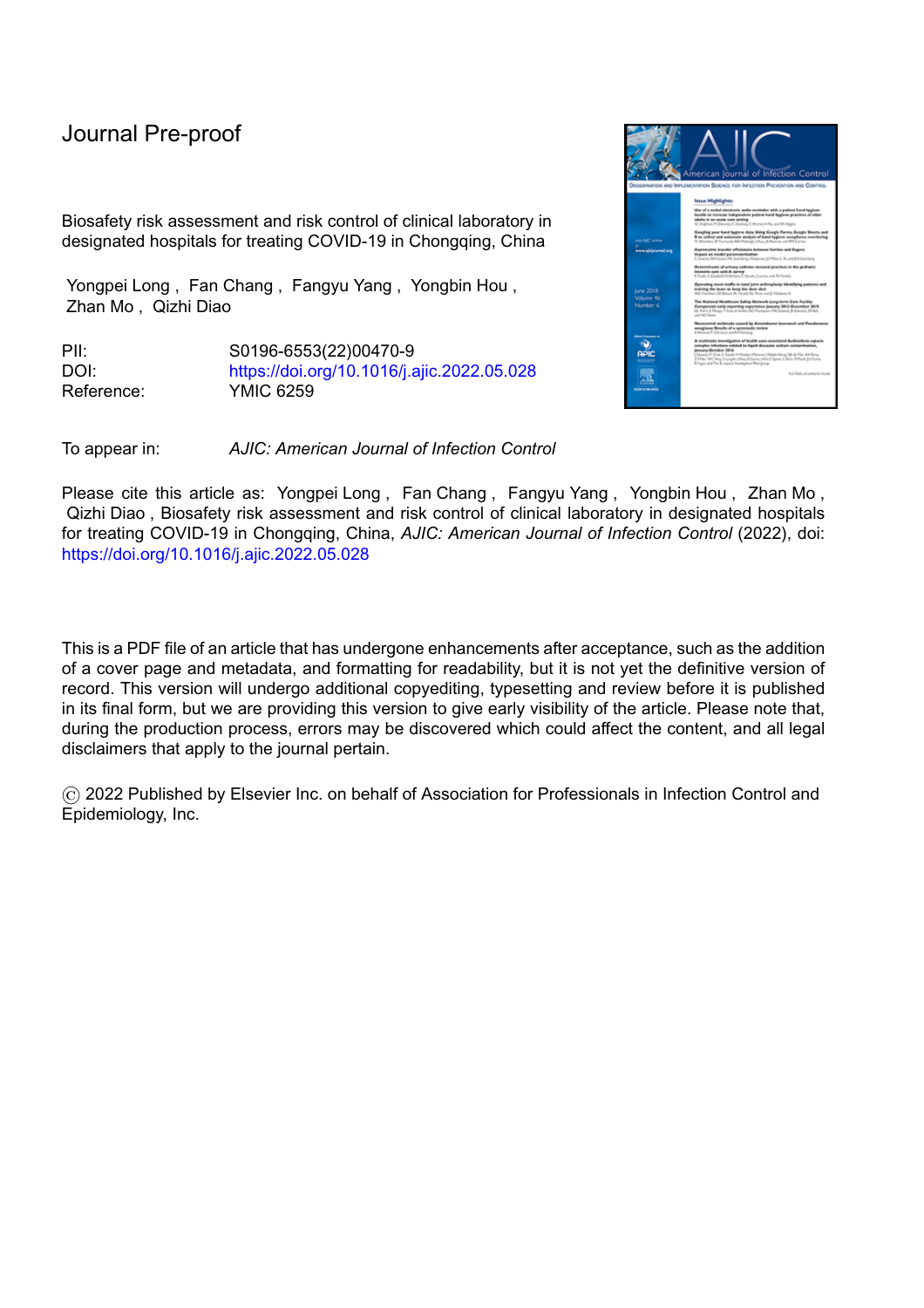l

tested, the corresponding biosafety risks in test activities are different. Therefore, protection measures and control measures for biosafety risk should also be formulated according to the risk assessment results. Conclusively, if the nucleic acid preservation solutions containing guanidine salts or nucleic acid lysates are used, or the virus is inactivated after specimen reception, there is a very low biosafety risk in the subsequent test activities, and the biosafety protection at level 2 is sufficient. In addition, Wu et al. reported that the detection rates of SARS-CoV-2 nucleic acid in the blood and fecal specimens were 3.03% and 9.83%, respectively, which were much lower than those of the nasopharyngeal swab and sputum specimens.<sup>17</sup> Therefore, the biosafety risks in the testing process for these four types of specimens are different, and the control measures for biosafety risks to be taken should also be different.

The appropriate control measures for biosafety risk should be formulated to reduce the hazard degree of risk from the two aspects of reducing risk severity and (or) probability of risk occurrence. Meanwhile, it is not necessary to reduce the risk to zero by conducting control measures for biosafety risk, but only to reduce the hazard degree of risk to an acceptable range of laboratory management. On the contrary, excessive control measures for biosafety risk will not only waste limited medical resources but also sacrifice the comfort of personnel and reduce the efficiency of work. Moreover, while considering reducing the hazard degree of biosafety risks, laboratory management should also pay attention to whether control measures will lead to cross-contamination during testing. Therefore, under the current situation of using nucleic acid preservation solutions containing guanidine salts or nucleic acid lysates, laboratory personnel engaged in testing nucleic acid of SARS-CoV-2 are at a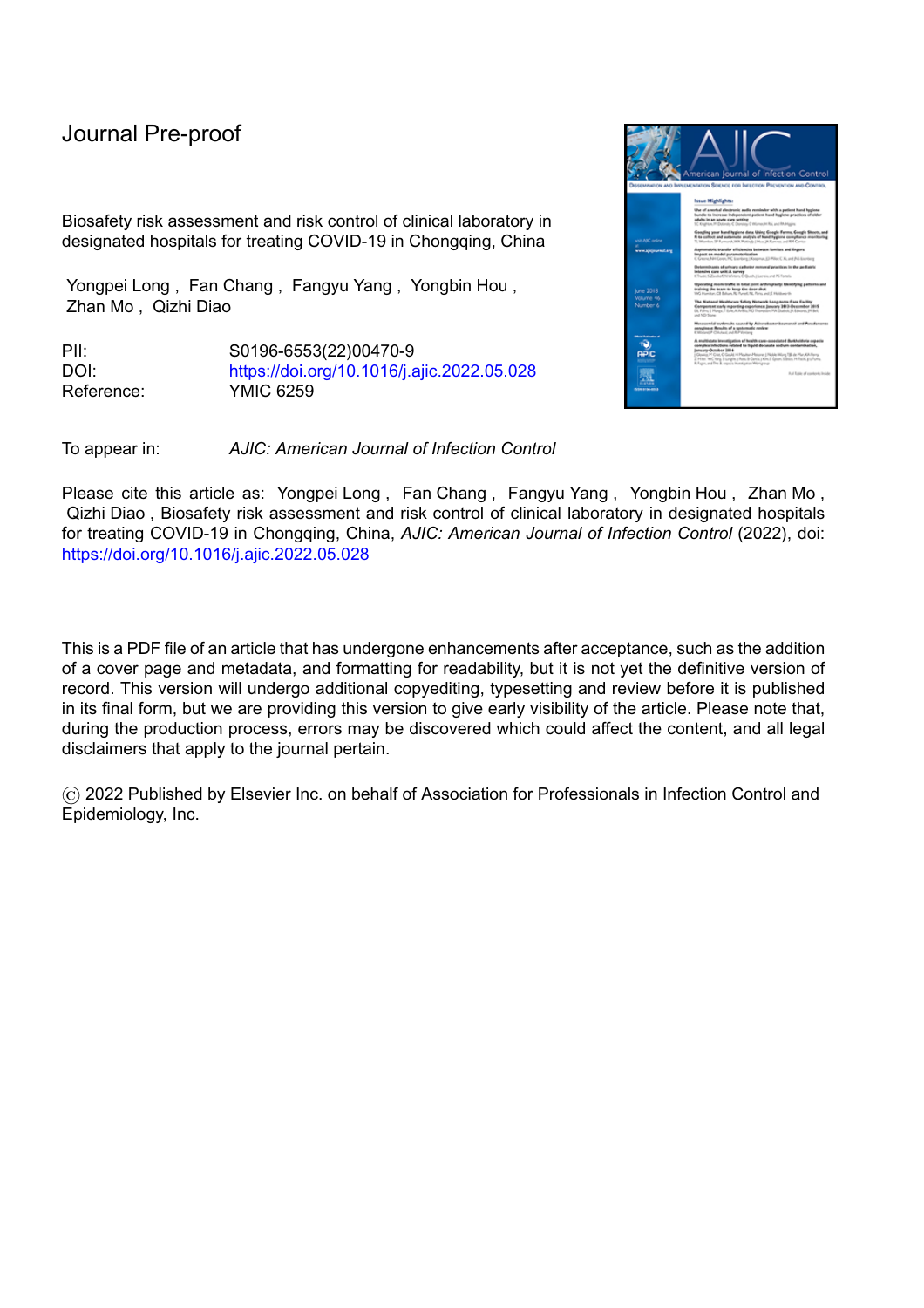l

low risk, where there is no need to adopt biosafety protection at level 3 for personnel. Specimens and wastes after testing can be directly transported out of the laboratory as medical waste after being double-packed and sealed without being autoclaved in the nucleic acid laboratory.

At present, although many laboratory management has emphasized biosafety assessment, but ignored biosafety risk management after the assessment. Even if the subsequent test activities or the pathogenic microorganisms exposed to the laboratory personnel had changed, the biosafety risk assessment was not restarted, and the biosafety risk control did not change accordingly. Biosafety risk management is based on self-inspection and dynamic monitoring. The appropriate times for biosafety risk assessment are before test activities are carried out in the laboratory, after the occurrence of biosafety incidents, and when deemed necessary during the risk monitoring process. Biosafety risk monitoring includes monitoring changes in test activity, pathogenic microorganisms involved, monitoring changes in the dose of pathogenic microorganisms used, specimen types, and monitoring for unidentified risks. After the laboratory risk assessment report is formed, risk monitoring is more important. For example, before the outbreak of COVID-19 in China, test activities in clinical laboratories were unlikely to be exposed to SARS-CoV-2. Therefore, biosafety risk assessment did not take into account the biosafety risks posed by SARS-CoV-2, and personnel adopted biosafety protection at level 2. When the COVID-19 epidemic occurred, laboratory management did not realize that the pathogenic microorganisms in the test specimens had changed and might contain SARS-CoV-2. Therefore, the biosafety risk assessment was not restarted, and the control measures for biosafety risk formulated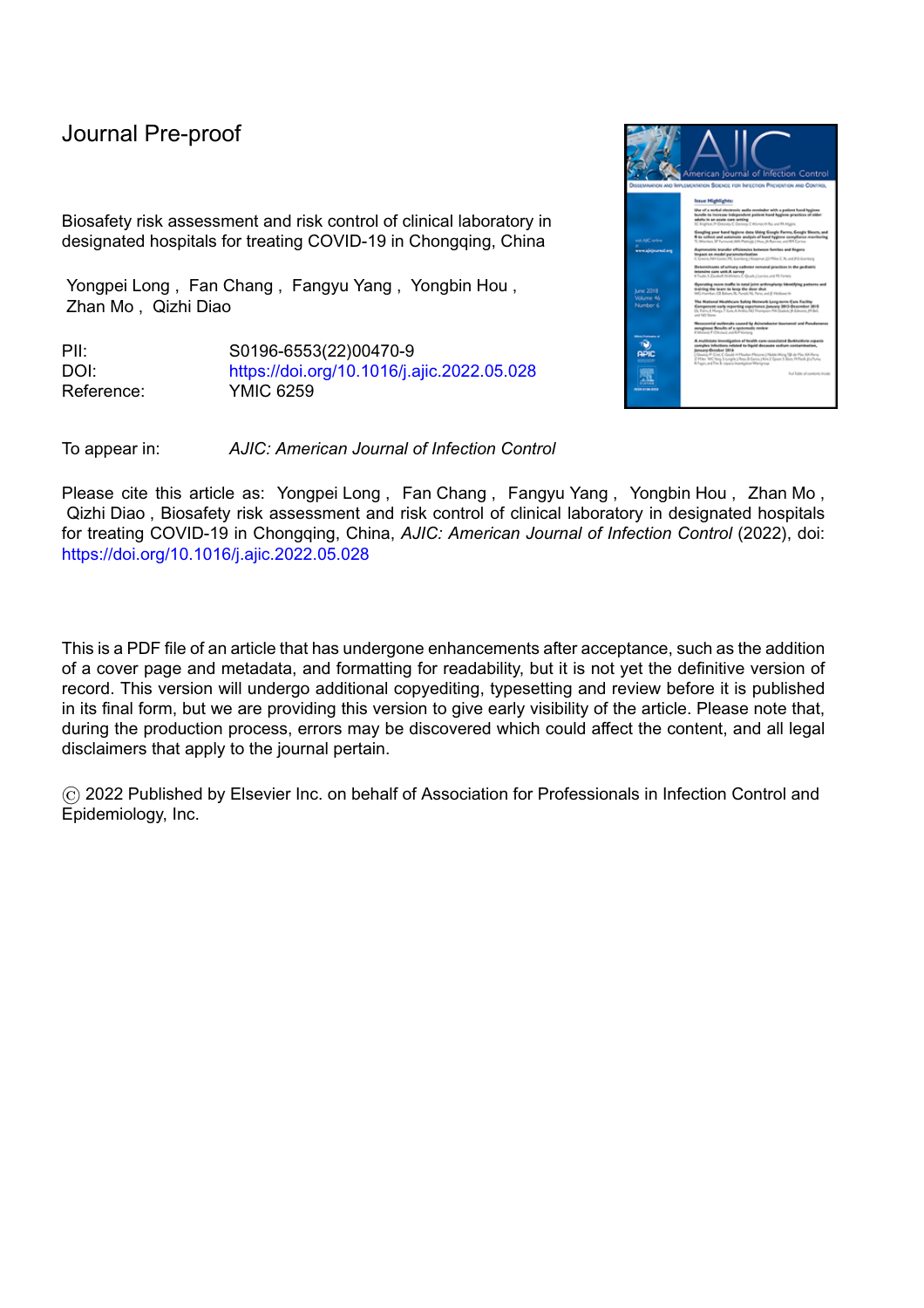l

originally were still used, which led to the infection of laboratory personnel with SARS-CoV-2 in the early stages of the epidemic in Wuhan. 4 In June 2020, viral inactivators were added to all nucleic acid preservation solutions for SARS-CoV-2 in China. The Chinese health authorities subsequently promulgated the biosafety protection standards and workflow for testing nucleic acid of SARS-CoV-2, in which the protection level of nucleic acid testing was reduced. The original protective measures included wearing N95 masks, double-layer latex gloves, goggles, shoe covers, isolation clothing, and protective clothing, which were changed to wearing medical protective masks, single-layer gloves, goggles, isolation clothing, or protective clothing, and shoe covers were optionally worn depending on the situation,<sup>18</sup> which improved comfort and work efficiency.

In addition, laboratory management should review the suitability of laboratory biosafety risk assessment and biosafety risk control on an annual basis and start risk assessment promptly, which is also a part of risk management.

# **Acknowledgment**

Thanks to all the health workers on the front line.

# **Financial support**

This project is supported by Chongqing Natural Science Foundation. (cstc2020jcyjmsxmX0237)

# **Conflicts of interest**

The authors declare no competing interests.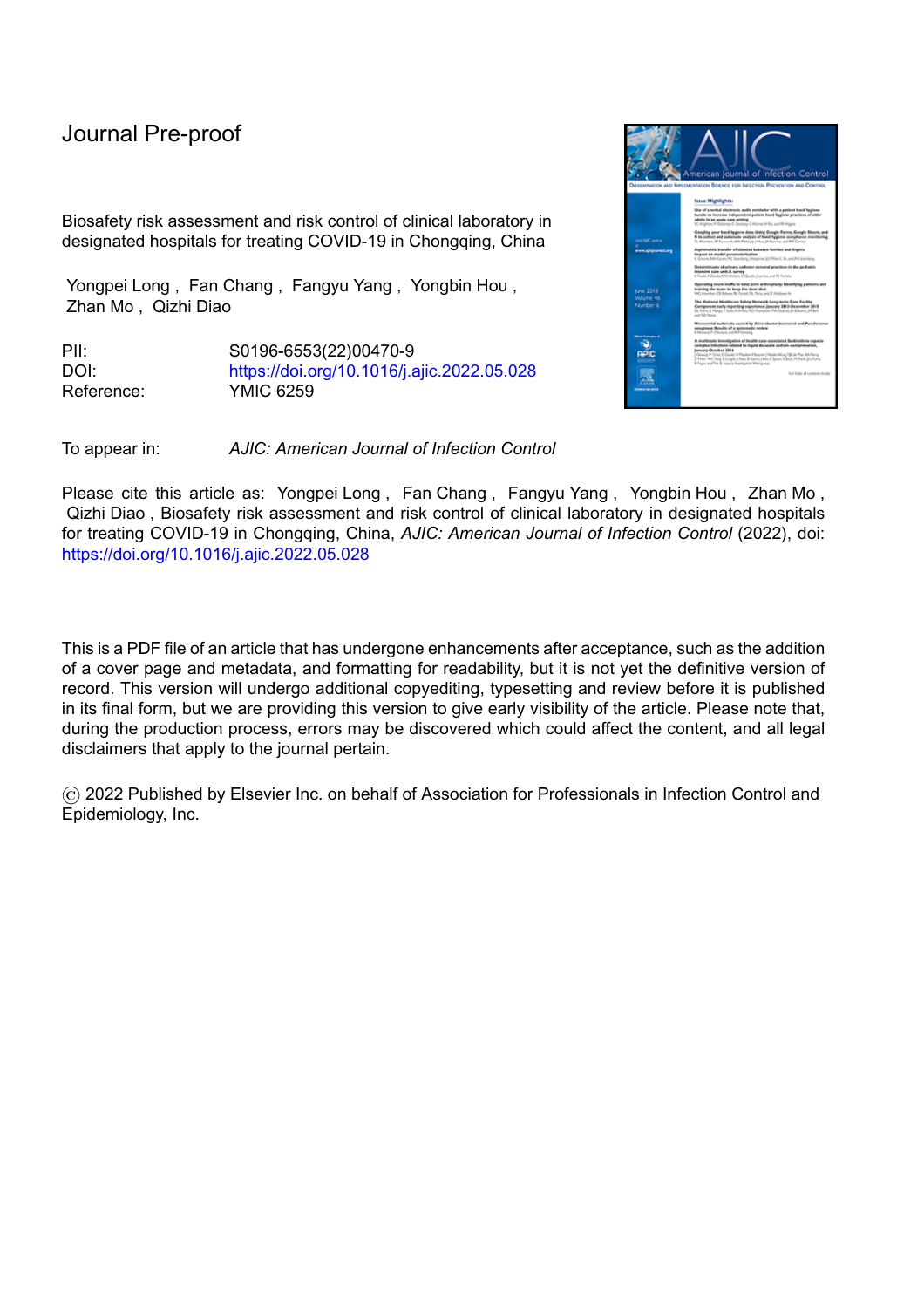## **References:**

[1] Wu JT, Leung K, Leung GM. Nowcasting and forecasting the potential domestic and international spread of the 2019 nCoV outbreak originating in Wuhan, China: a modelling study [published correction appears in Lancet. 2020 Feb 4;:]. Lancet. 2020;395(10225):689-697. doi:10.1016/S0140-6736(20)30260-9

[2] Hui DS, I Azhar E, Madani TA, Ntoumi F, Kock R, Dar O, et al. The continuing 2019-nCoV epidemic threat of novel coronaviruses to global health - The latest 2019 novel coronavirus outbreak in Wuhan, China. Int J Infect Dis. 2020;91:264- 266. doi:10.1016/j.ijid.2020.01.009

[3] Pan A, Liu L, Wang C, et al. Association of Public Health Interventions With the Epidemiology of the COVID-19 Outbreak in Wuhan, China. JAMA. 2020;323(19):1915-1923. doi:10.1001/jama.2020.6130

[4] Jin YH, Huang Q, Wang YY, Hao X, Wang Q, Huang J, et al. Perceived infection transmission routes, infection control practices, psychosocial changes, and management of COVID-19 infected healthcare workers in a tertiary acute care hospital in Wuhan: a cross-sectional survey. Mil Med Res. 2020;7(1):24. Published 2020 May 11. doi:10.1186/s40779-020-00254-8 [5] Na W, Park N, Yeom M, Song D. Ebola outbreak in Western Africa 2014: what is going on with Ebola virus?. Clin Exp Vaccine Res. 2015;4(1):17-22. doi:10.7774/cevr.2015.4.1.17

[6] World Health Organization. Laboratory biosafety manual, fourth edition. Geneva [Switzerland]: WHO Press; 2020. Available at: https://www.who.int/publications/i/item/9789240011311. Accessed on 21 December 2020.

[7] Hu B, Guo H, Zhou P, Shi ZL. Characteristics of SARS-CoV-2 and COVID-19 [published correction appears in Nat Rev Microbiol. 2022 May;20(5):315]. Nat Rev Microbiol. 2021;19(3):141-154. doi:10.1038/s41579-020-00459-7

[8] National Health Commission of the People's Republic of China, The Diagnosis and Treatment Plan for Novel Coronavirus Pneumonia (Fourth Trial Edition). [In Chinese] Available at:

http://www.nhc.gov.cn/yzygj/s7653p/202001/4294563ed35b43209b31739bd0785e67/files/7a9309111267475a99d4306962c

8bf78.pdf. Accessed on 27 January 2020.

[9] Pastorino B, Touret F, Gilles M, de Lamballerie X, Charrel RN. Heat Inactivation of Different Types of SARS-CoV-2 Samples: What Protocols for Biosafety, Molecular Detection and Serological Diagnostics?. Viruses. 2020;12(7):735. Published 2020 Jul 7. doi:10.3390/v12070735

[10] Kampf G, Todt D, Pfaender S, Steinmann E. Persistence of coronaviruses on inanimate surfaces and their inactivation with biocidal agents [published correction appears in J Hosp Infect. 2020 Jun 17;:]. J Hosp Infect. 2020;104(3):246-251. doi:10.1016/j.jhin.2020.01.022